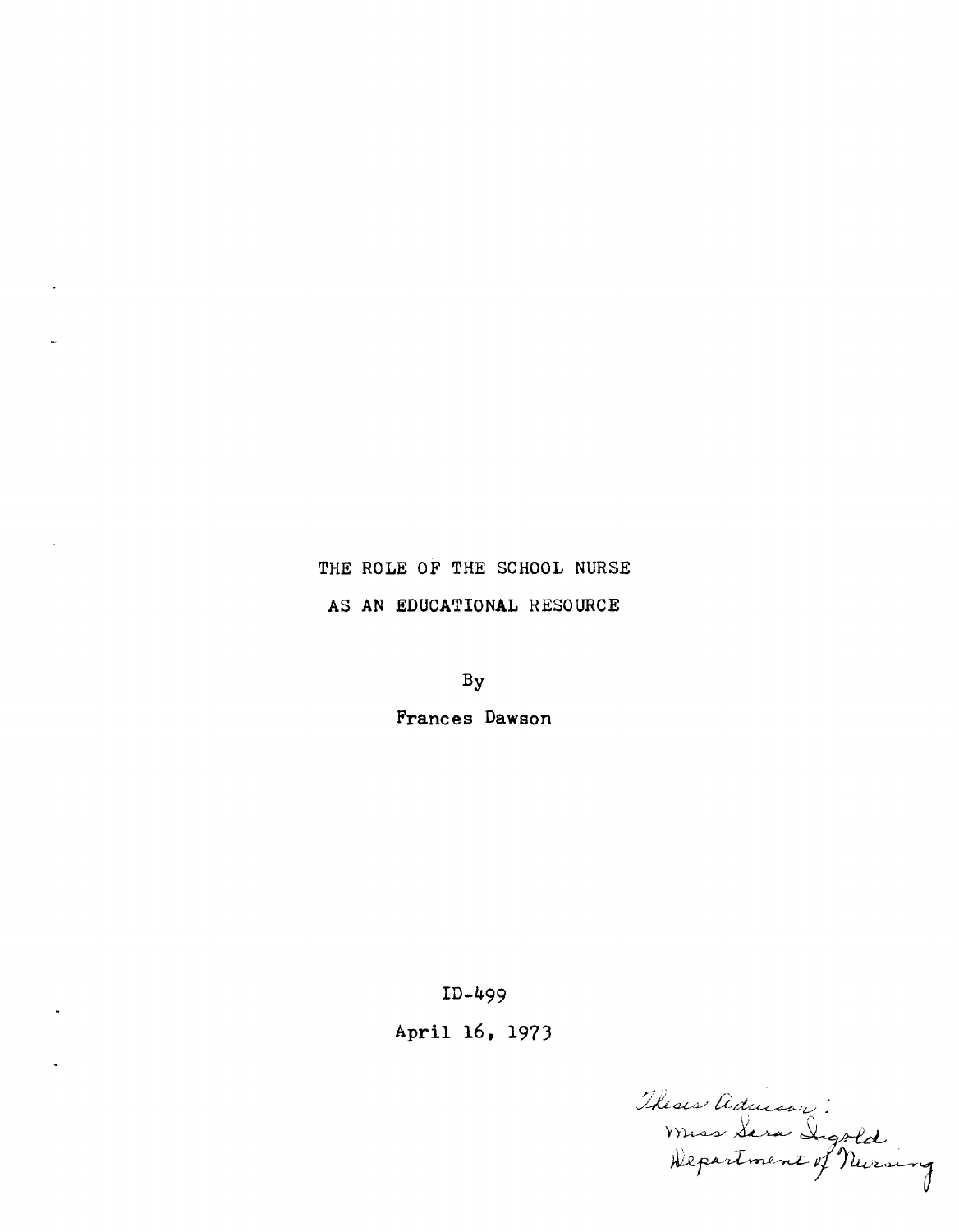

 $\ddot{\phantom{0}}$ 

 $\tilde{\phantom{a}}$ 

 $\frac{1}{\sqrt{2}}$ 

 $\hat{\mathcal{L}}$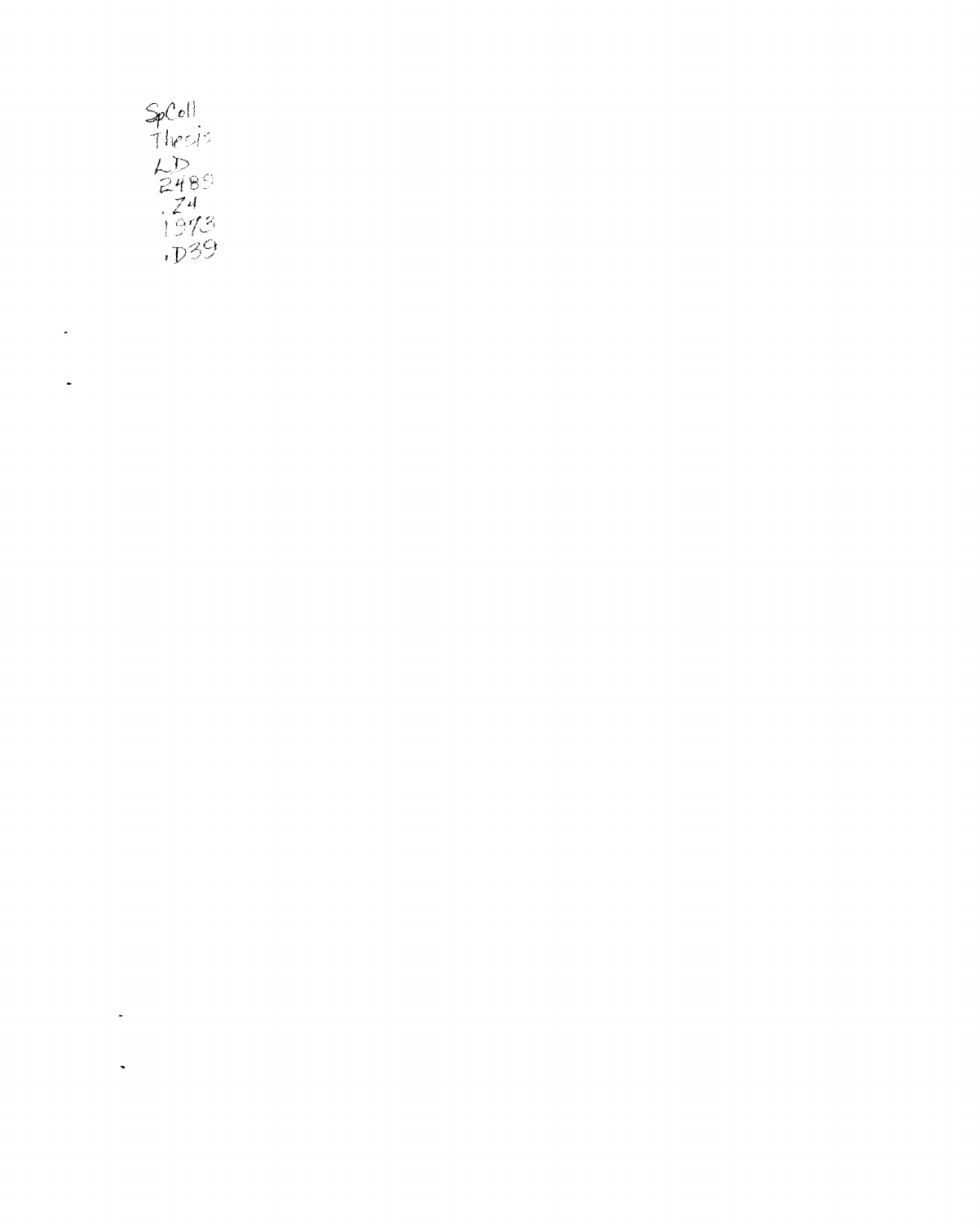# TABLE OF CONTENTS

 $\sim$ 

 $\mathbb{Z}^2$ 

 $\label{eq:2.1} \frac{1}{\sqrt{2}}\int_{\mathbb{R}^3}\frac{1}{\sqrt{2}}\left(\frac{1}{\sqrt{2}}\right)^2\frac{1}{\sqrt{2}}\left(\frac{1}{\sqrt{2}}\right)^2\frac{1}{\sqrt{2}}\left(\frac{1}{\sqrt{2}}\right)^2.$ 

 $\frac{1}{2}$  . The set of  $\frac{1}{2}$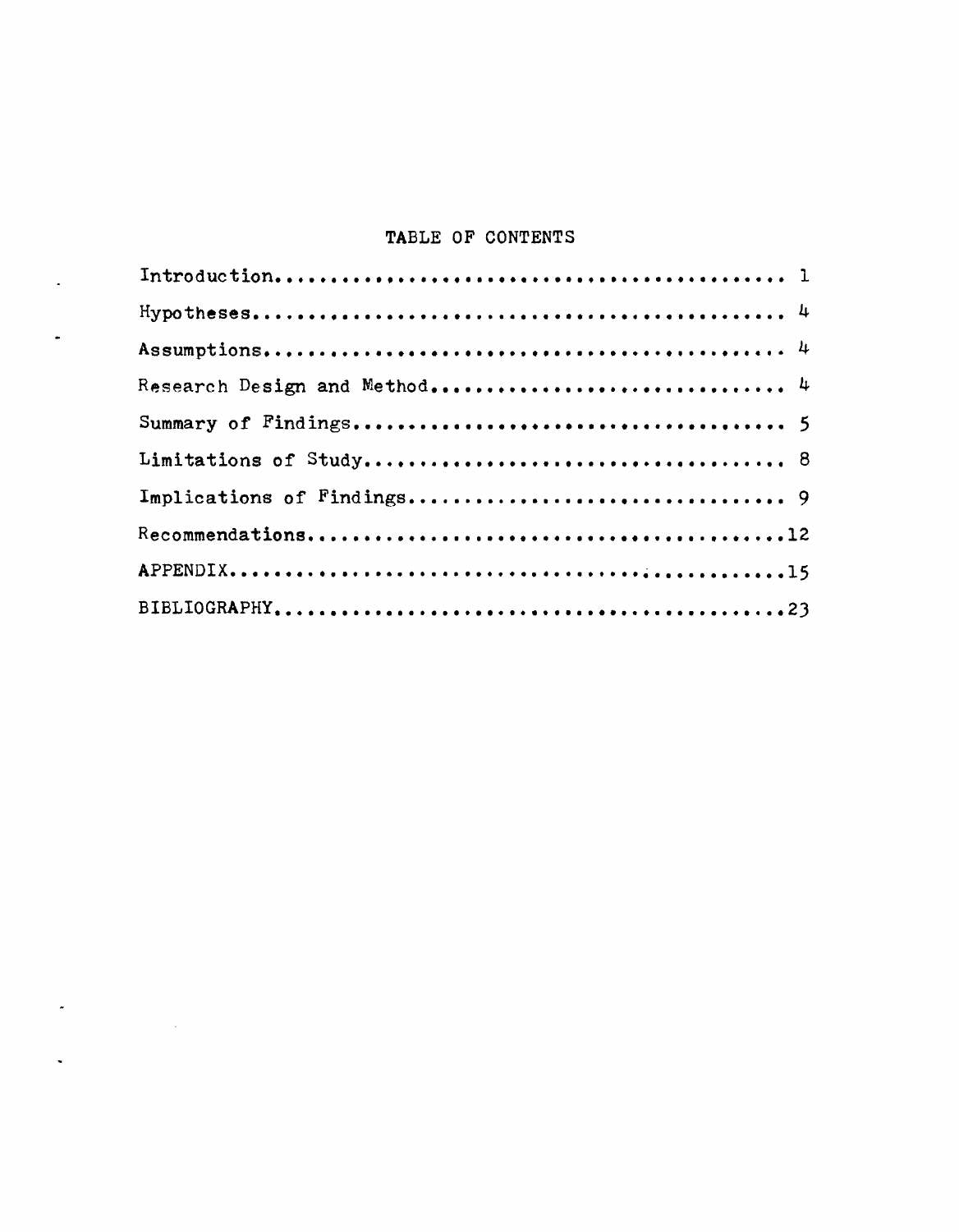#### Introduction

School nursing in America was begun in 1902 in New York City by Lillian Wald as a separate area of nursing practice. This was begun in response to prolonged exclusion of a number of children from school who were infected by a skin disease.<sup>1</sup> Since that time school nursing has undergone tremendous growth and development in numbers and in responsibilities. According to the 1968 Facts About Nursing, 15,282 nurses were working for boards of education in 1966, and 16,562 additional nurses were employed elsewhere but were expected to carry some responsibility for school children.<sup>2</sup> Along with this tremendous growth in numbers has come a widening area of responsibilities of the nurse in the school system. Freeman identifies three broad functions of the school nurse which are as follows:

(1) to contribute to the personal health care and health education of the school population, (2) to contribute to the improvement of the physical and social environment in which the school population spends its school hours, and (3) to relate these efforts toward health improvement to those of the family and of the community at large.

LAmerican Nursing: History and Interpretation, 1954, quoted in Ruth B. Freeman, Community Health Nursing Practice (Philadelphial W. B. Saunders Company, 1970), p. 307.

 $2\frac{\text{Facts About Nursing}}{\text{F}}$ , 1967 ed. quoted in Ruth B. Freeman. Community Health Nursing Practice (Philadelphia: W. B. Saunders Company, 1970), p. 307.

<sup>3</sup>Ruth B. Freeman, Community Health Nursing Practice (Philadelphia: W. B. Saunders Company, 1970), p. 309.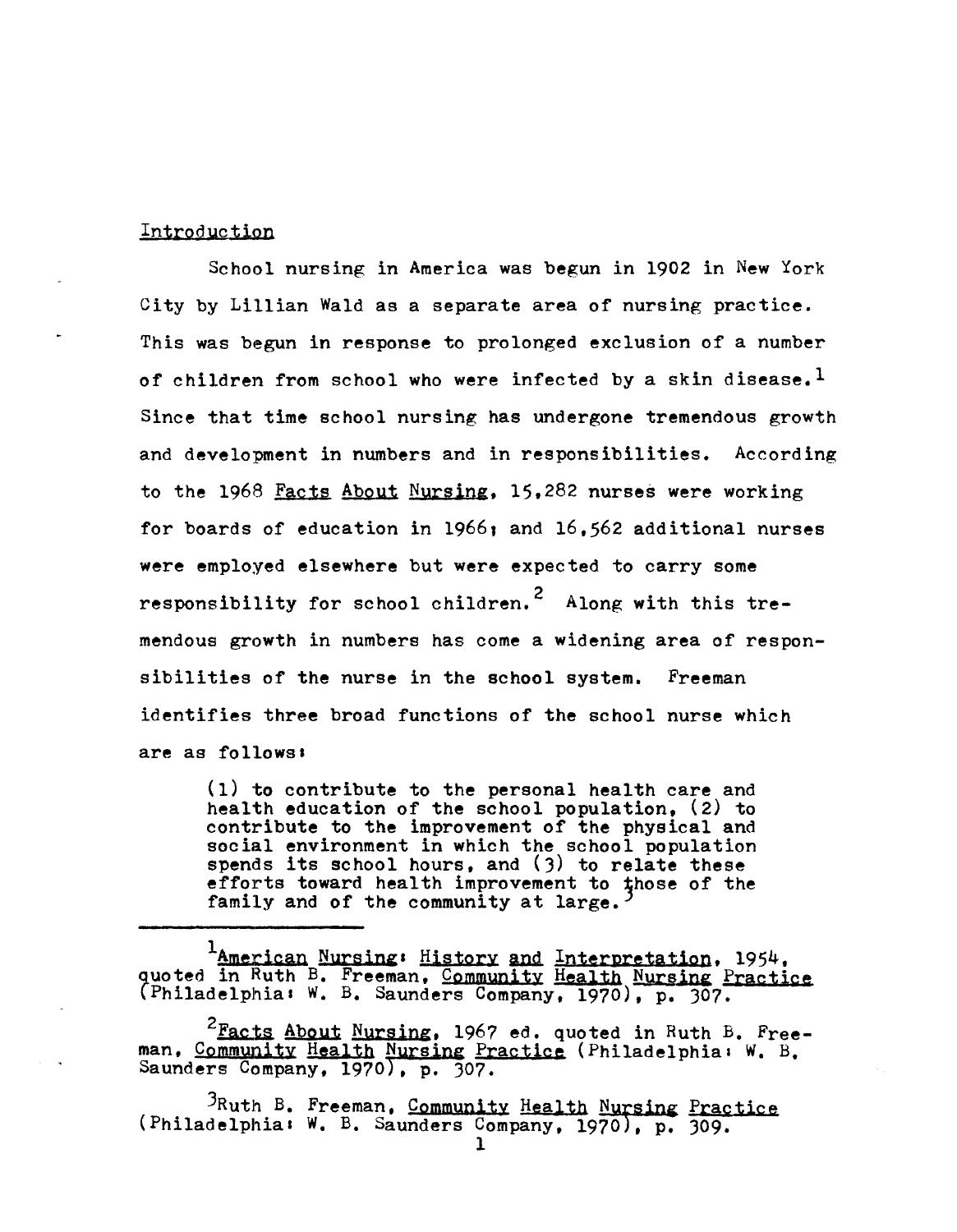These general responsibilities have been defined by the employer of every school nurse with varying degrees of emphasis and application.

Recently, various sources have begun to examine the role of the school nurse and her effectiveness in depth. Loretta Ford (1970) urged nurses to re-evaluate their roles regarding nurse-pupil-family, nurse-doctor-pupil. and nurse-doctorteacher interactions. 4 Rosner, Pitkin, and Rosenbluth (1970) presented possible changes in the New York City Schools which were instituted in order to improve the efficiency and effectiveness of their health care system.<sup>5</sup>

Gertrude Cromwell (1963) has stated that,

The problems of the public health nurse in the school are not always due to her failure to see the needs of the school and the school child, but more often to the limited amount of time the public health nursing agency can assigg to the schools in addition to its other programs.<sup>6</sup>

This observation regarding available time seems to be relevant not only to nurses employed by public health agencies per se but also to nurses employed by a school board who are expected to carry out a wide variety of non-nursing functions. In a study of "Utilization of Available 'Nurse Power' in Public Health," Daphine Doster presented a chart showing how

4Loretta C. Ford, "The School Nurse Role--A Changing Concept in Preparation and Practice." The Journal of School Health, I (January, 1970), 21-23.

<sup>5</sup>Lester J. Rosner, Olive E. Pitkin, and Lucille Rosenbluth, "Improved Use of Health Professionals in New York City Schools." Improved use of health Professionals in New Iork City School.<br>American Journal of Public Health and the Nation's Health, LX (February, 1970 , 328-334.

 $^6$ Gertrude E. Cromwell, The Nurse in the School Health Program (Philadelphia: W. B. Saunders Company, 1963), p. 12.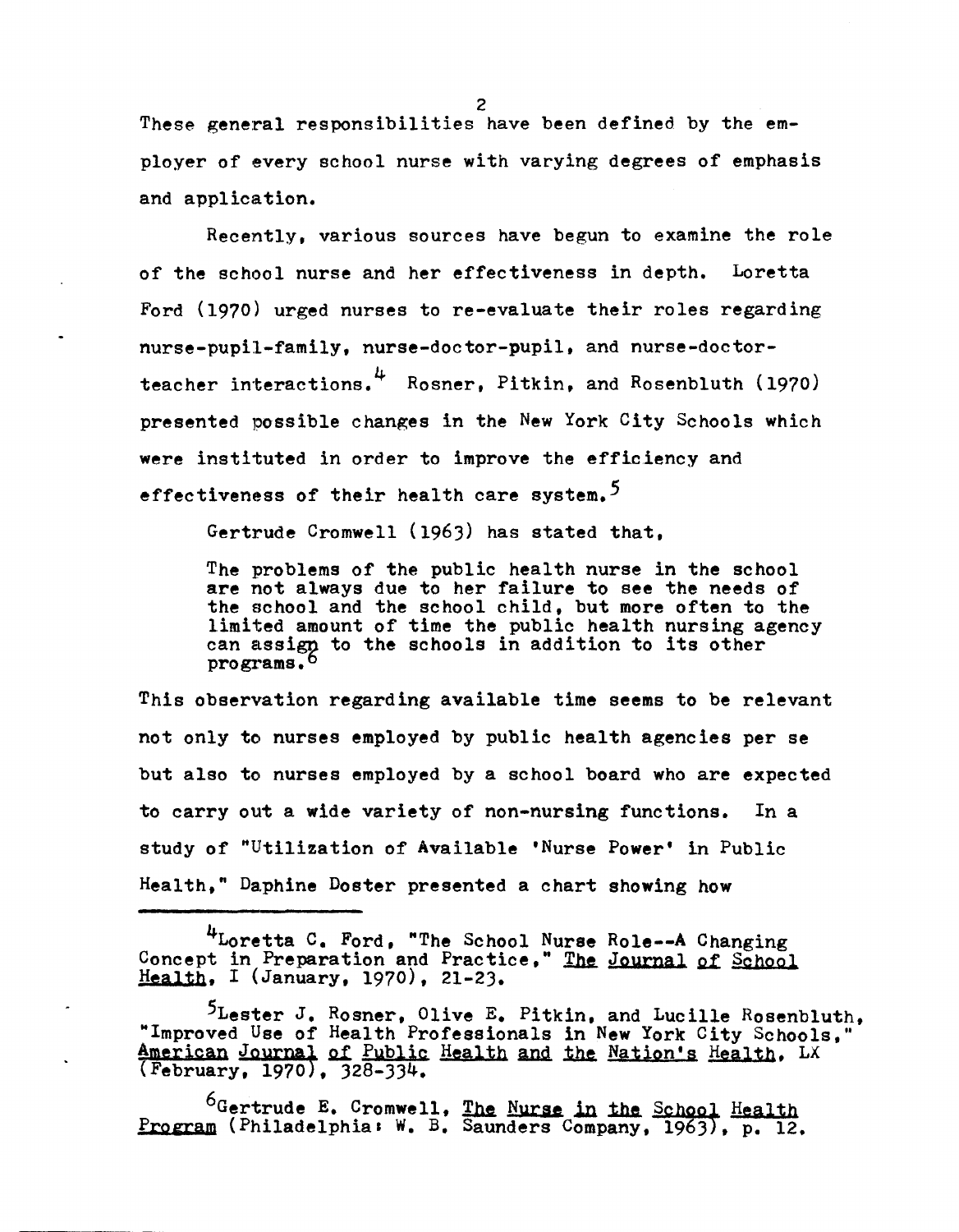school nurses used their time.<sup>7</sup> She found that 40.2% of the time was spent in actual nursing, 30.4% was clerical work, lS.5% was unclassified, 6.0% was administrative, 4.4% was housekeeping, and 0.5% was spent being a messenger. Of the actual nursing time only 2% of the nurse's time was spent in some type of teaching. This breakdown of nursing time combined with the fact that many nurses are expected to be responsible for more than one school makes Forbes' findings (1967) more understandable. In a survey of the role and functions of the school nurse as perceived by 115 public school teachers from three Oregon counties. Forbes found that, "Many teachers didn't know the role of the nurse," and that ". . . there was serious lack of communication on health matters between the teacher and the nurse."<sup>8</sup>

As noted earlier, Freeman indicates that one of the three basic duties of the school nurse is, "to contribute to the personal health care and health education of the school population." Assuming that Forbes' findings about the communication breakdown are true. then it follows that the nurse's ability to foster improved health education would be seriously hampered.

7Daphine D. Doster, "Utilization of Available 'Nurse Power' in Public Health, " American Journal of Public Health and the Nation's Health. LX (January, 1970), 33.

<sup>8</sup>The Journal of School Health. Vol 37. n. 101. quoted in Ruth B. Freeman, Community Health Nursing Practice (Philadelphia: W. B. Saunders Company, 1970), p. 320.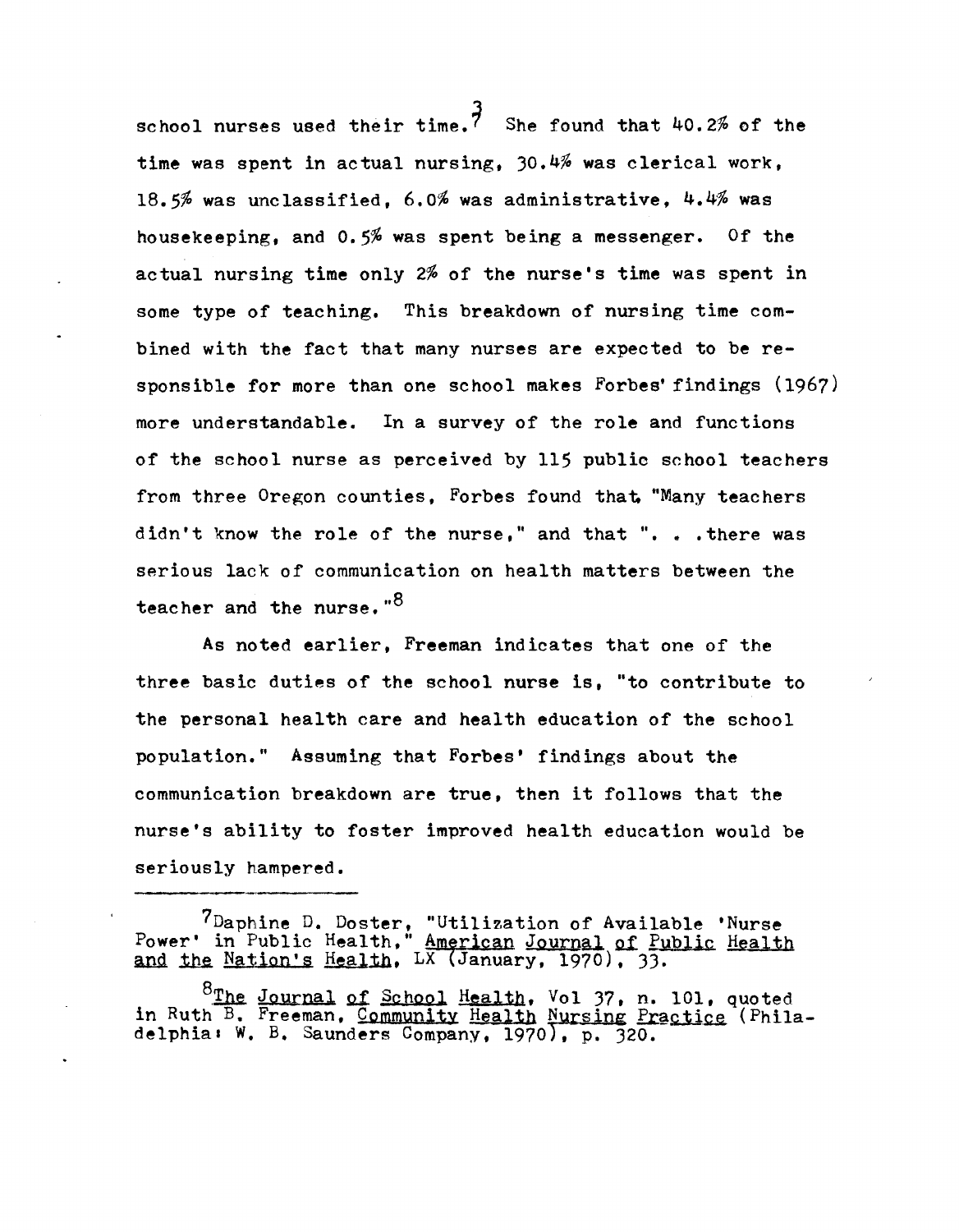## **Hypotheses**

In this study the researcher assumed the null hypotheses that.

- 1) There is adequate communication on health matters between the school nurse, elementary teachers, and administration.
- 2) The teachers are aware of the availability of the school nurse as a resource person for health education.
- 3) The teachers  $\underline{do}$  make use of the school nurse as a resource person for health education.

#### Assumptions

In undertaking this study, several assumptions were made as follows!

- 1) Adequate communication between teachers, nurses, and administration is necessary in order for the school nurse to fulfill her role of a resource person for health education.
- 2) Teachers must be aware of the availability of the school nurse as a resource person in order for her to be effective in that role.
- 3) Teachers must utilize the school nurse as a resource person in order for her to effectively contribute to improved health education.

# Research Design and Method

As an attempt to test the hypotheses, four schools were chosen. Due to limited funds and due to limited time on the part of both the researcher and the teachers, it was decided to restrict the scope of the study to two counties--those being Henry County and Delaware County--and to two elementary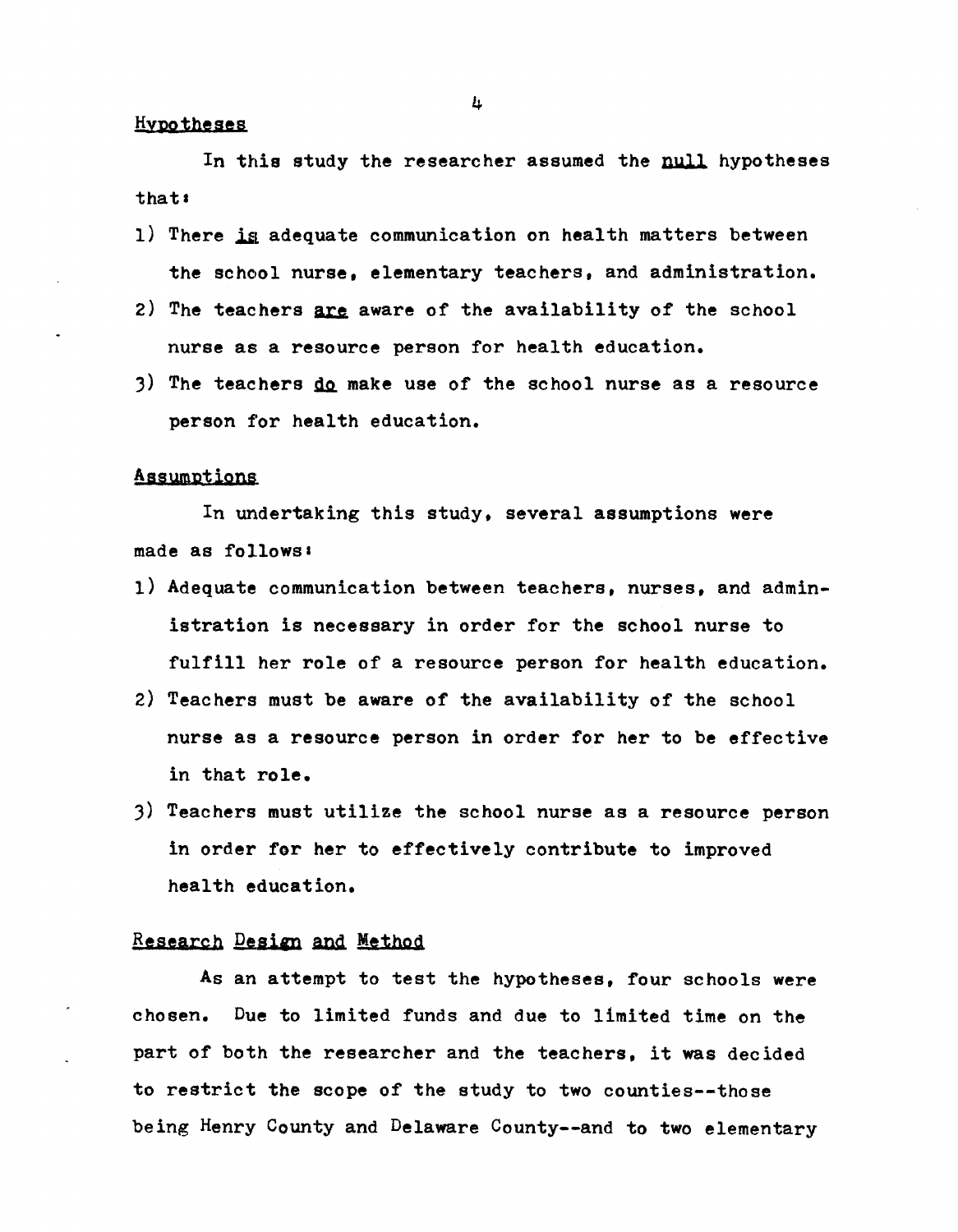schools within each county. The sampling technique used in the study could be described basically as an availability sample; although, an attempt was made to include an elementary school from a city school system and one from a more rural school system within each county. The schools finally chosen as subjects were Wilbur Wright School in New Castle and Sulphur Springs School in Sulphur Springs (both in Henry County), and Garfield School in Muncie and Selma School in Selma (both in Delaware County.) Within each school one teacher was selected from each grade level--kindergarten through six--for interviewing along with the principal and the school nurse.

In order to determine the degree of communication, an attempt was made to ascertain the similarity of role perceptions among the school administration, the school nurse, and the elementary teachers with increasing similarity of role perceptions being used as an indication of increasing amounts of communication. Interviewees were also asked questions regarding the extent to which the school nurse is used as a resource person and how she could be more effective in that role. In order to minimize interviewer bias and due to the researcher's limited knowledge of the actual attitudes of the interviewees, a rather open-ended interview technique was utilized with only basic questions used to initiate discussion.

Summary of Findings

Role of the school nurse.--The following were given as major roles of the school nurse in all four schools: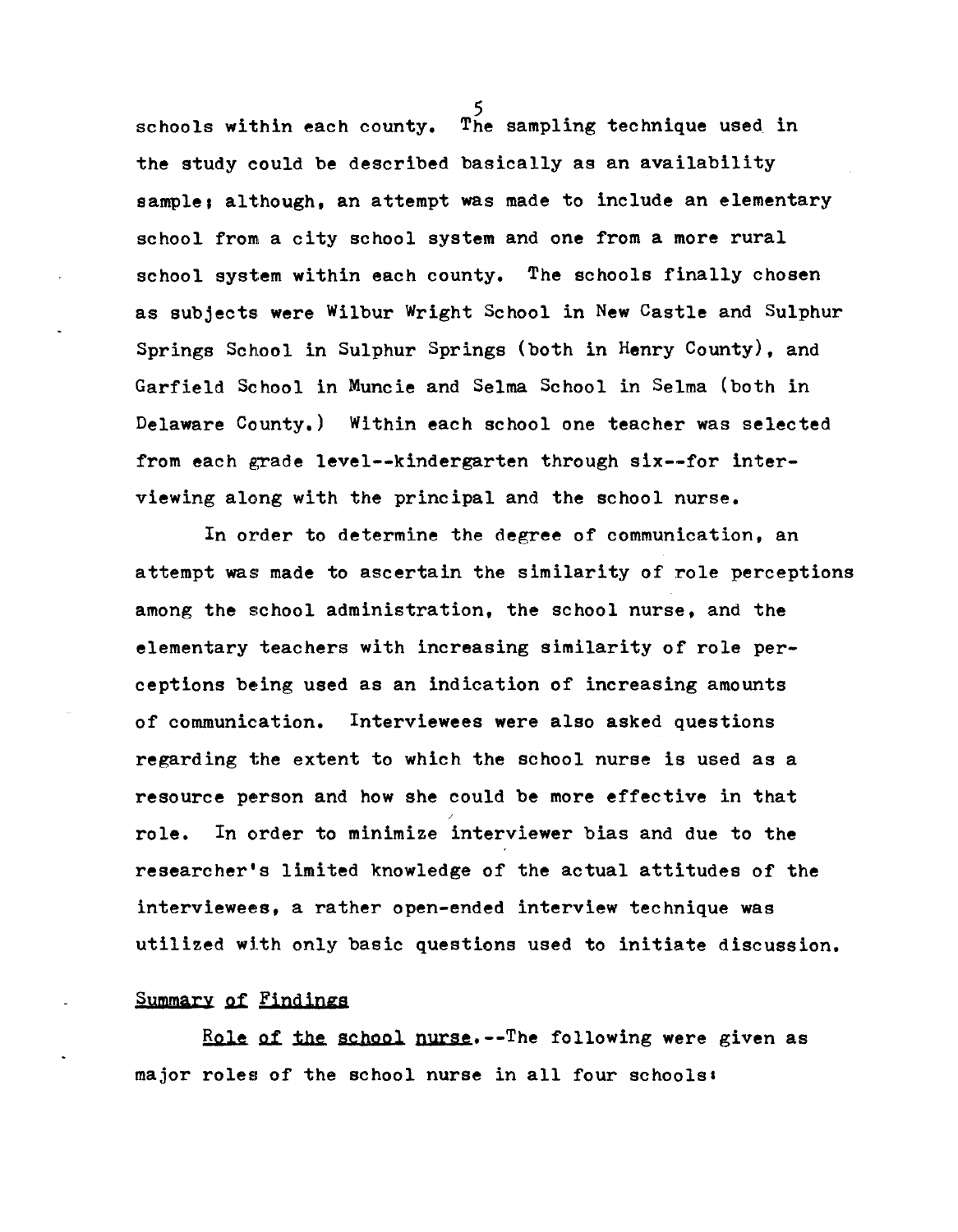Teachers

- 1) To work with special health programs.
- 2) To do routine health screening.
- 3) To be a medical counselor.
- 4) To give first aid care.

6 Principal

- 1) To give first aid care.
- 
- 
- School Nurse
- 1) To work with special health programs.
- 2) To do routine health screening.
- 3) To serve as a resource for teachers.
- 4) To give talks in class.
- 5) To supervise health care for three or more schools.

worker.

The following were given as major roles of the school nurse in only three of the schools:

**Teachers** 1) To inform teachers of students' special health problems. Principal 1) To maintain health records. 2) To supervise health screening. School Nurse 1) To maintain health records. 2) To give first aid care. J) To work as a school soc ia1

The following were given as major roles of the school

nurse in only two schools:

| <b>Teachers</b> |                                                            | Principal |                                 | School Nurse |                               |
|-----------------|------------------------------------------------------------|-----------|---------------------------------|--------------|-------------------------------|
|                 | 1) To make home<br>visits.                                 |           | 1) To make home<br>visits.      |              | 1) To be a truant<br>officer. |
|                 | 2) To help deal with<br>students' emotion-<br>al problems. |           | $2)$ To be a truant<br>officer. |              |                               |

J) To serve as a resource person to teachers.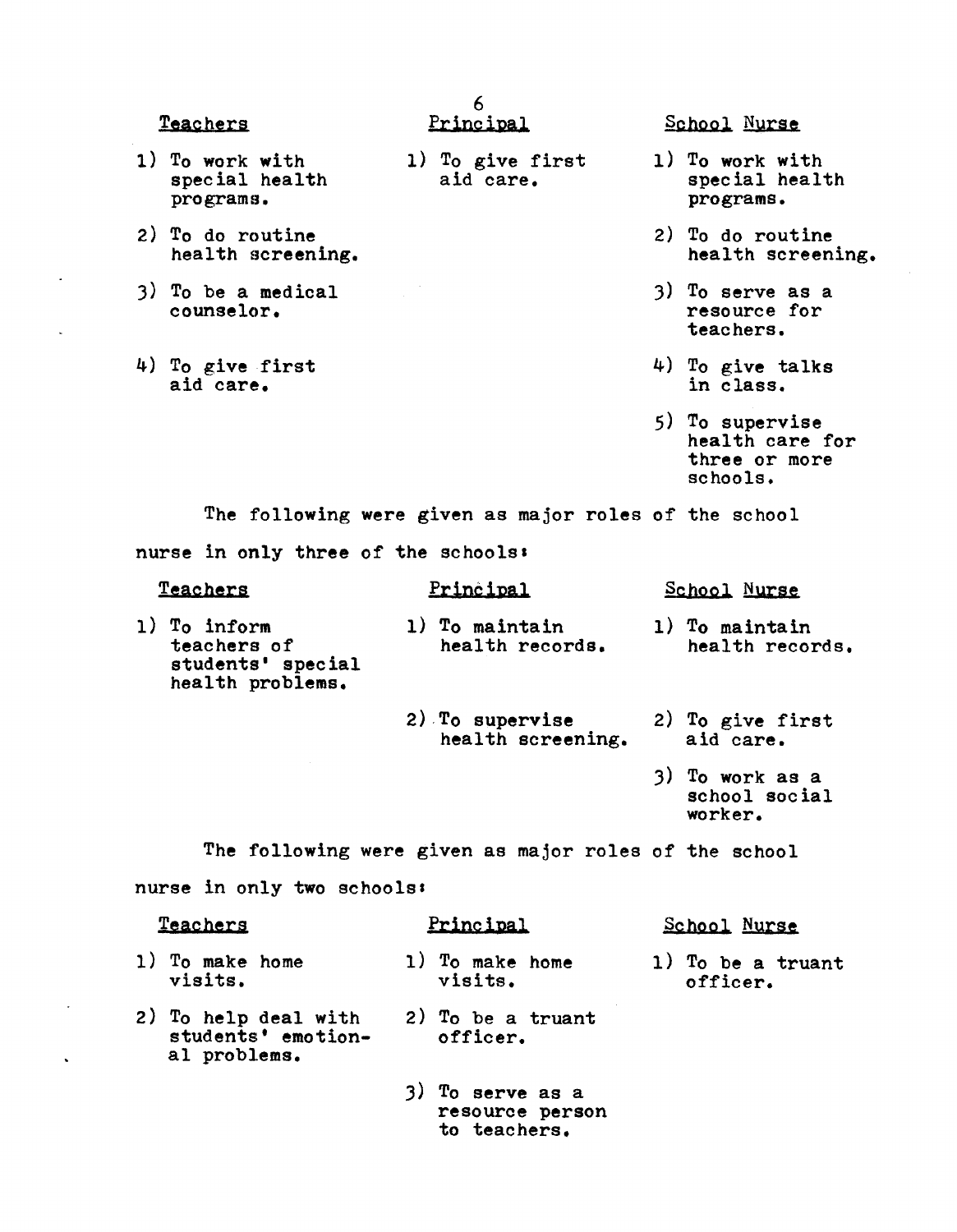$Use of the school nurse as a resource. - For the use of$ </u> the school nurse as a resource person it is evident (see Appendix) that all of the contacts between the school nurse and the teacher were initiated by the teacher except in one school. There an attempt was made to have the school nurse speak at a group orientation meeting for first year teachers.

 $Improved$  use of the school nurse as a resource.--A wide variety of comments were offered for how the school nurse could be more helpful as a resource person. The following suggestions were given in all four schools:

| <b>Teachers</b> | Principal | School Nurse |  |
|-----------------|-----------|--------------|--|
|                 |           |              |  |

1) By being there more often.

The following suggestions were given in only three of the schools:

Teachers 1) By providing a list of available speakers on health topics. Principal School Nurse The following suggestions were given in only two of the

schools (for further suggestions, see Appendix):

| <b>Teachers</b>                       | Principal                             | School Nurse                     |  |
|---------------------------------------|---------------------------------------|----------------------------------|--|
| 1) By talking to<br>the classes more. | 1) By talking to<br>the classes more. | 1) By being there<br>more often. |  |
| $\sim$ $\sim$ $\sim$                  |                                       |                                  |  |

- 2) By ordering or making2) By being there available various visual aids for the classroom. more often.
- 3) By being on health adoption committees.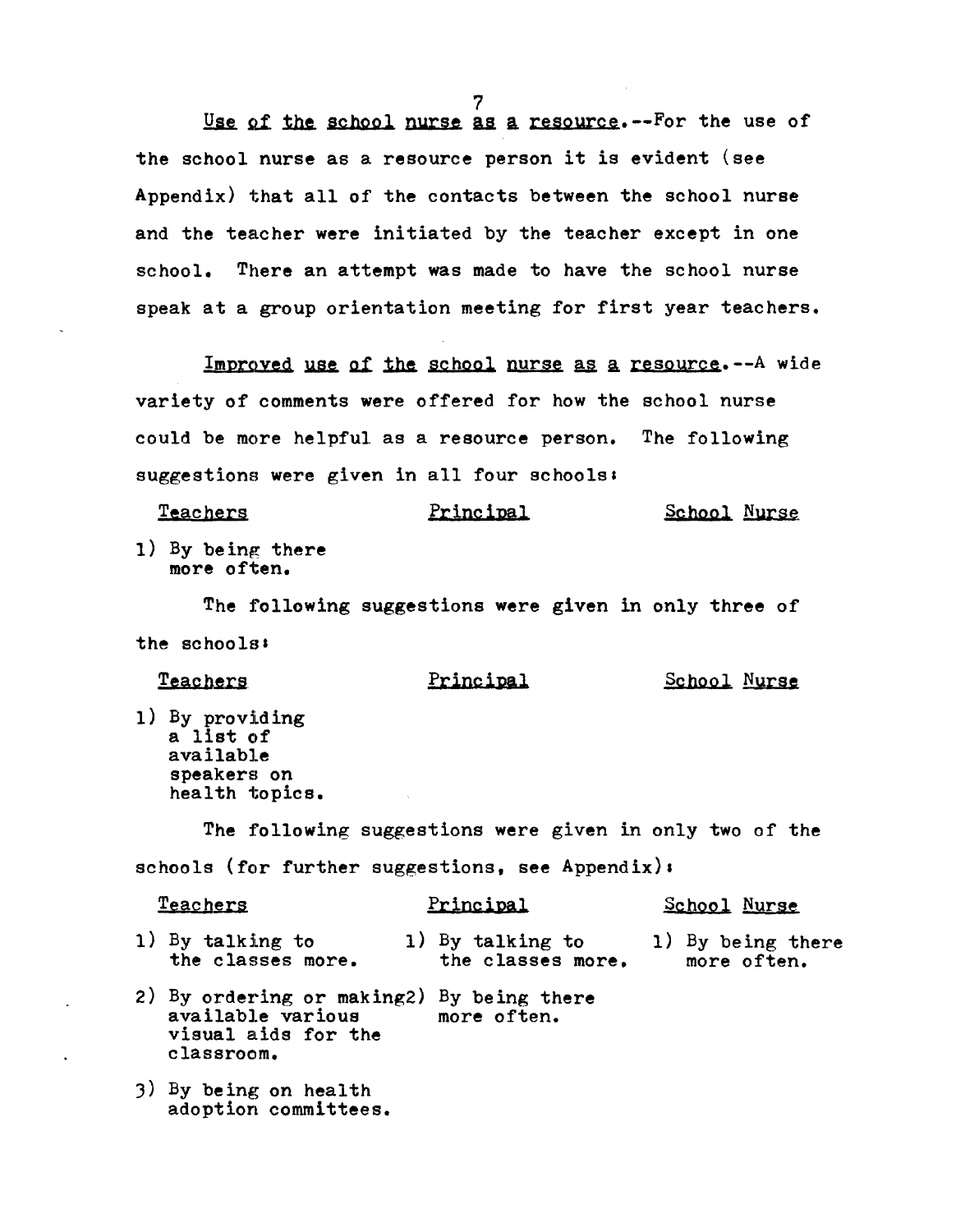# Limitations of Study

- 1) Since the scope of the study was limited to only four schools, it must be realized that the conclusions can only be justified in relation to those schools. However, it is hoped that the implications of this study will lead to further research in other schools.
- 2) In the original design of the study, the plan for interviewing teachers was to talk to them in two groups of kindergarten through third and fourth through sixth, respectively. The purpose of this grouping was to facilitate expression of ideas on the part of the teachers. Interviewing according to this plan was possible in two of the schools, Wilbur Wright and Garfield. However, individual interviews were necessary at the remaining two schools, Selma and Sulphur Springs, since the administration was unable to schedule group interviews in either case. The data may be somewhat influenced by the difference between the two interviewing techniques used.
- 3) A third possible limitation to the study stems from the fact that the principal from Garfield was not available for the scheduled interview. He sent the vice-principal to the interview in his place. The fact that the viceprincipal was also one of the sixth grade teachers might also influence his responses.
- 4) A final limitation stems from the fact that Sulphur Springs included grades kindergarten through seven since they had no junior high, and Selma included only grades kindergarten through five since they had a middle school.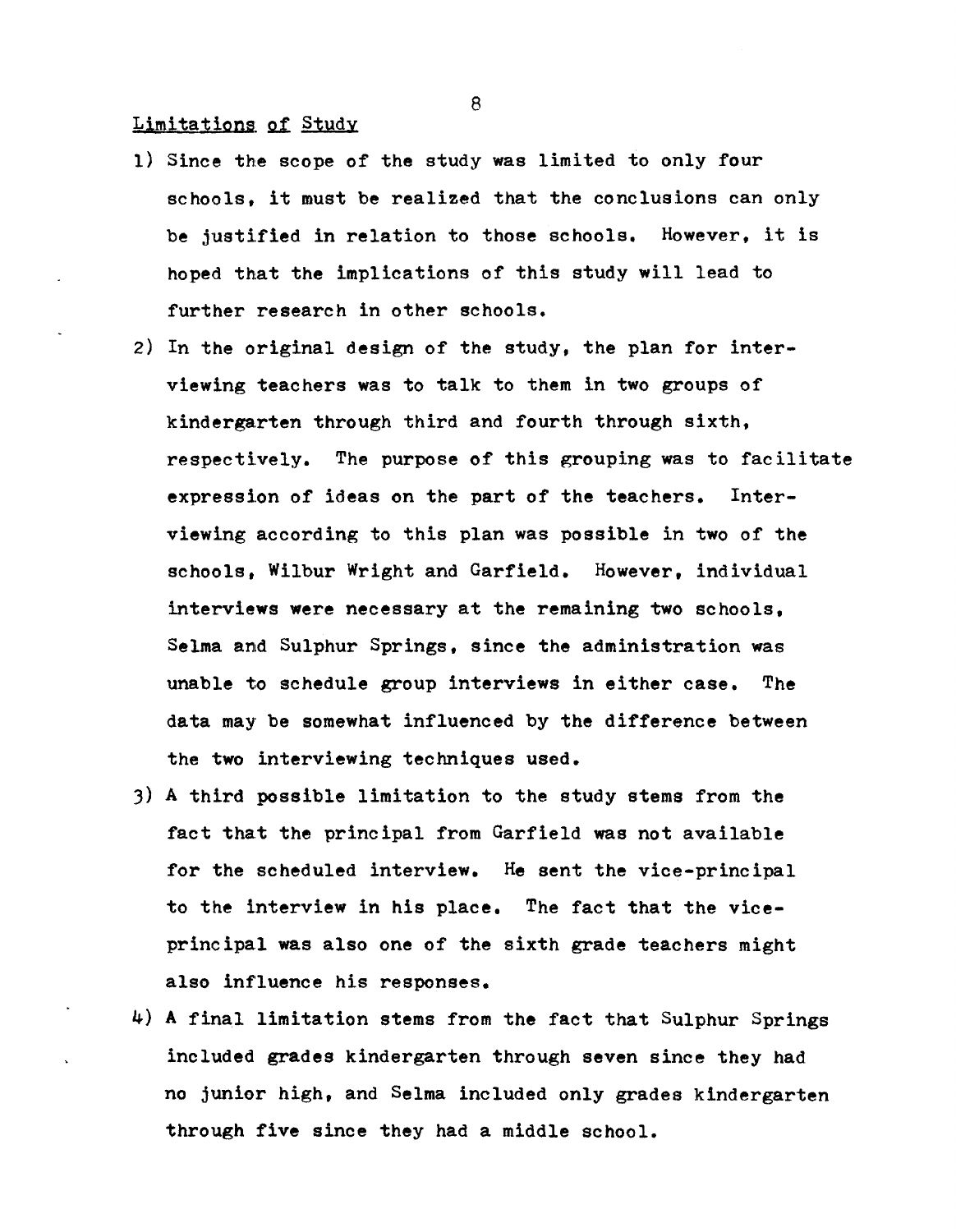#### Implications of Findings

Even with due consideration of the above stated limitations. several conclusions seem to be apparent form the data as follows.

- 1) There was not always adequate communication on health matters between the school nurse, the elementary teachers and the administration.
	- a) This 1s apparent first of all form the discrepancy among the roles which the school nurse sees for herself and the roles which the teachers and the principal see her as having.
	- b) Secondly, it is interesting that it is usually the teacher who initiates interactions with the school nurse. According to Webster (1963), to communicate means to "share," and communication means, ". . . an exchange of information.<sup>"9</sup> It follows that if communication is to share information, it would be more effective if it flowed freely among school nurse, teacher, and administrator rather than stemming continually from the same souree.
	- c) Finally, it is interesting to note the numerous suggestions offered by the teachers of how the school nurse could be more effective as a resource as opposed to the limited number of ideas offered by the school nurses themselves. In fact, the most commonly mentioned way which the school nurses saw as a method for improving

<sup>9</sup>Webster's Seventh New Collegiate Dictionary. (1963). s.v. "Communicate.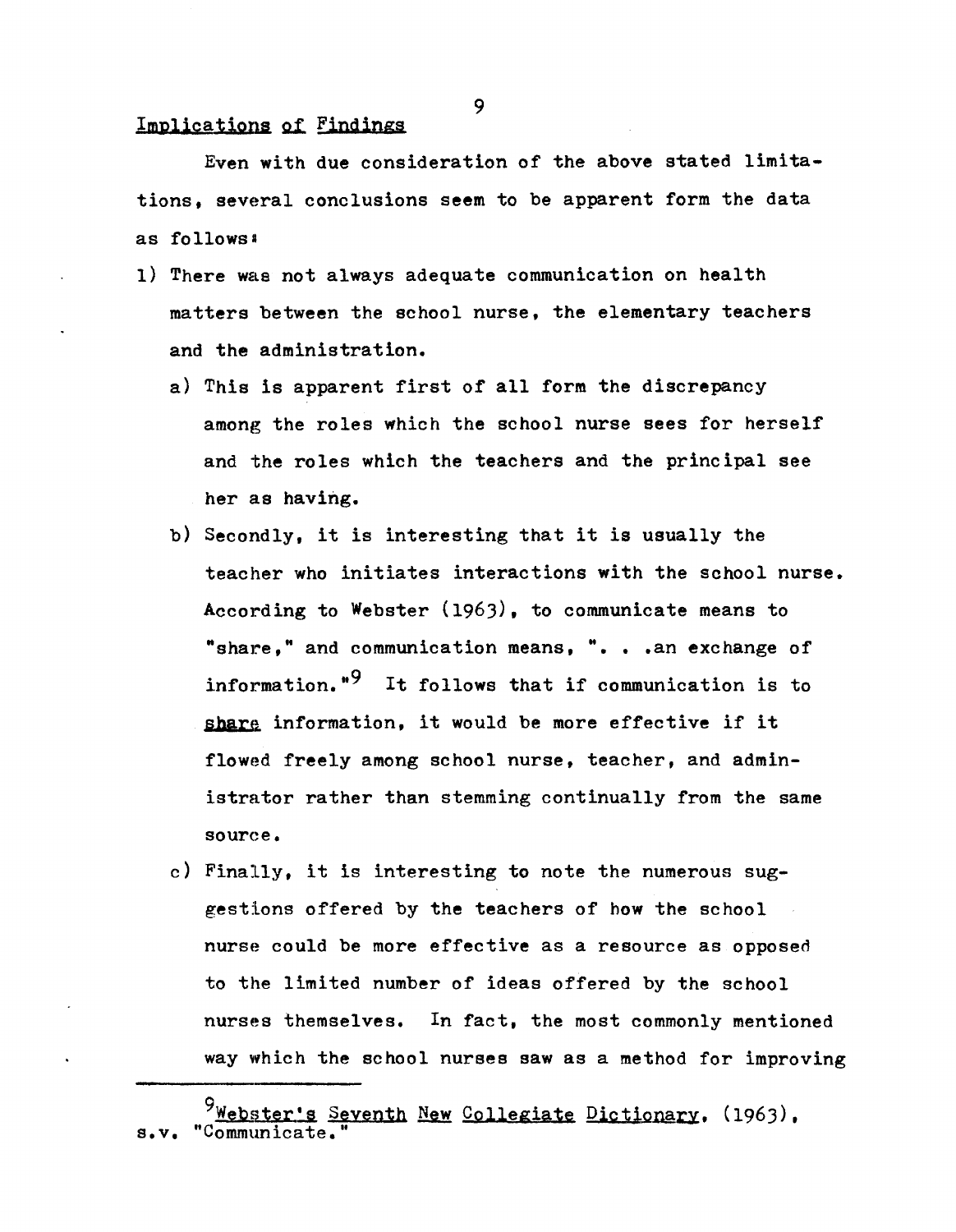their effectiveness as a resource person--that of being in the school more often--was technically out of their control.

The above seems to support Forbes' findings that there is a lack of understanding of the role of the school nurse and that there is a lack of communication on health matters.

- 2) A second. conclusion which can be drawn from the findings is that teachers are not always aware of the availability of the school nurse as a resource person. This was especially apparent in the individual interviews where some teachers expressed that they had never thought of using the school nurse as a resource (see Appendix.) Also, many of the teachers who did utilize the school nurse as a resource did so to a very limited extent and stated that they had not thought of using her further.
- 3) A third conclusion which is similar to the second is that the teachers usually do make use of the school nurse as a resource person. but she is much more frequently used as a medical advisor for short term health and first aid needs, which often pertain to only one student, rather than as an advisor in more long term planning such as curriculum design in health education which would have a lasting effect on a larger number of students.
- 4) A fourth conclusion which is apparent from the data (see Appendix) is that needs of the elementary teachers for the nurse as a resource person vary quite a bit from school to school. This is especially noticeable when comparing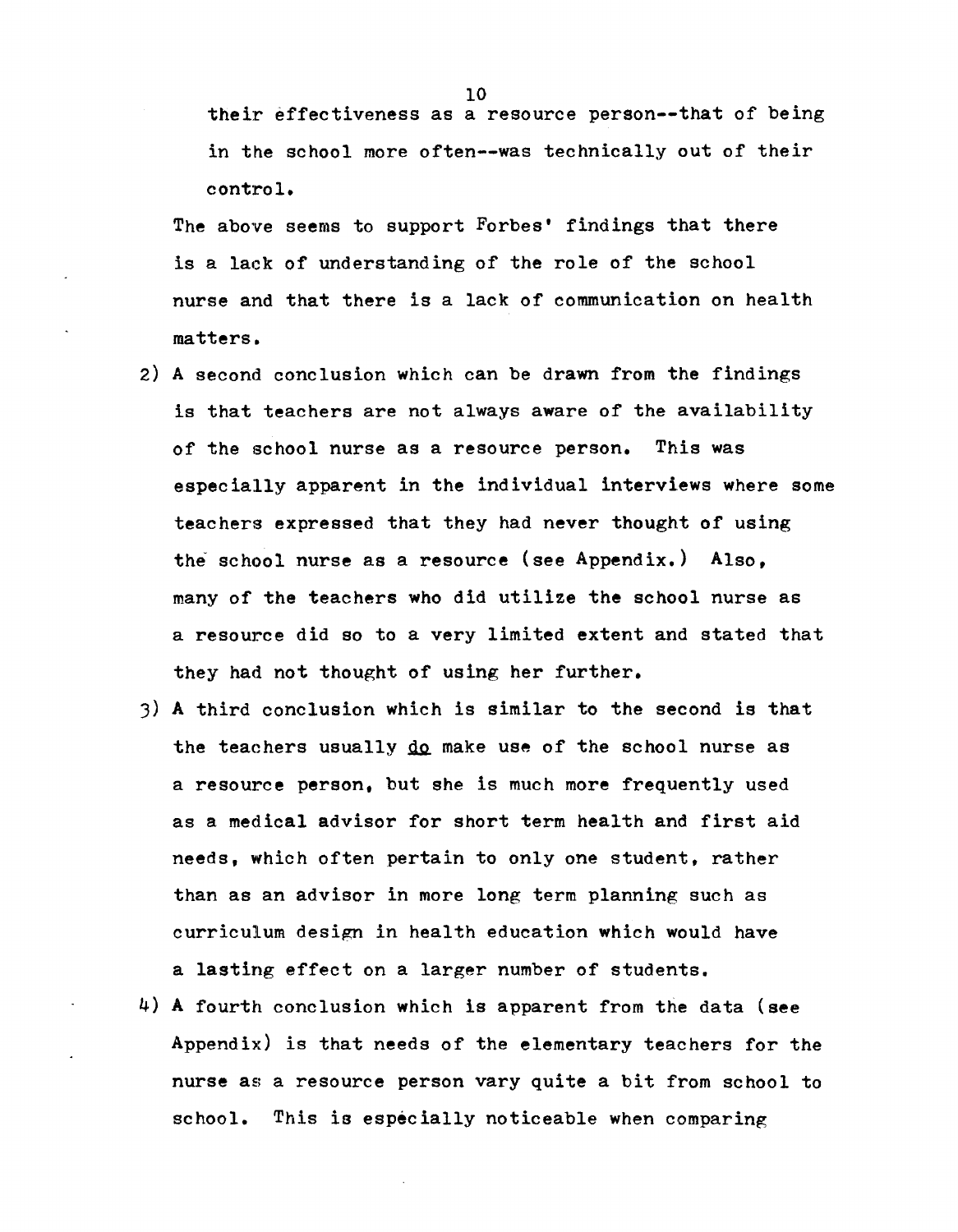such schools as Sulphur Springs and Wilbur Wright. Sulphur Springs is an old school with a very limited amount of resource material. There one of the major needs of the teachers is for the school nurse to provide them with additional resource material and visual aids. In contrast. Wilbur Wright is a newer school, and since it is located in a city school system, it has access to a very welldeveloped curriculum lab which is available to all of the New Castle elementary schools. There the need for the school nurse to actually provide visual aids was much less than at Sulphur Springs.

5) A final conclusion was not anticipated at the beginning of the study. At Selma, twenty Red Cross Volunteers are utilized by the schools for the purposes of giving emergency first aid care and maintaining thorough health records on all of the students. These people work closely with the school nurse while providing continual health staffing for all of the Selma Schools and, at the same time, freeing the school nurse to be much more active in social work and health education. In this school a high degree of satisfaction with the school health program was expressed by the school nurse, the teachers, and the administration. It was also in this school that the fewest suggestions for improvement were offered by any of the interviewees. It is possible that use of the Volunteers may have contributed to this high level of satisfaction.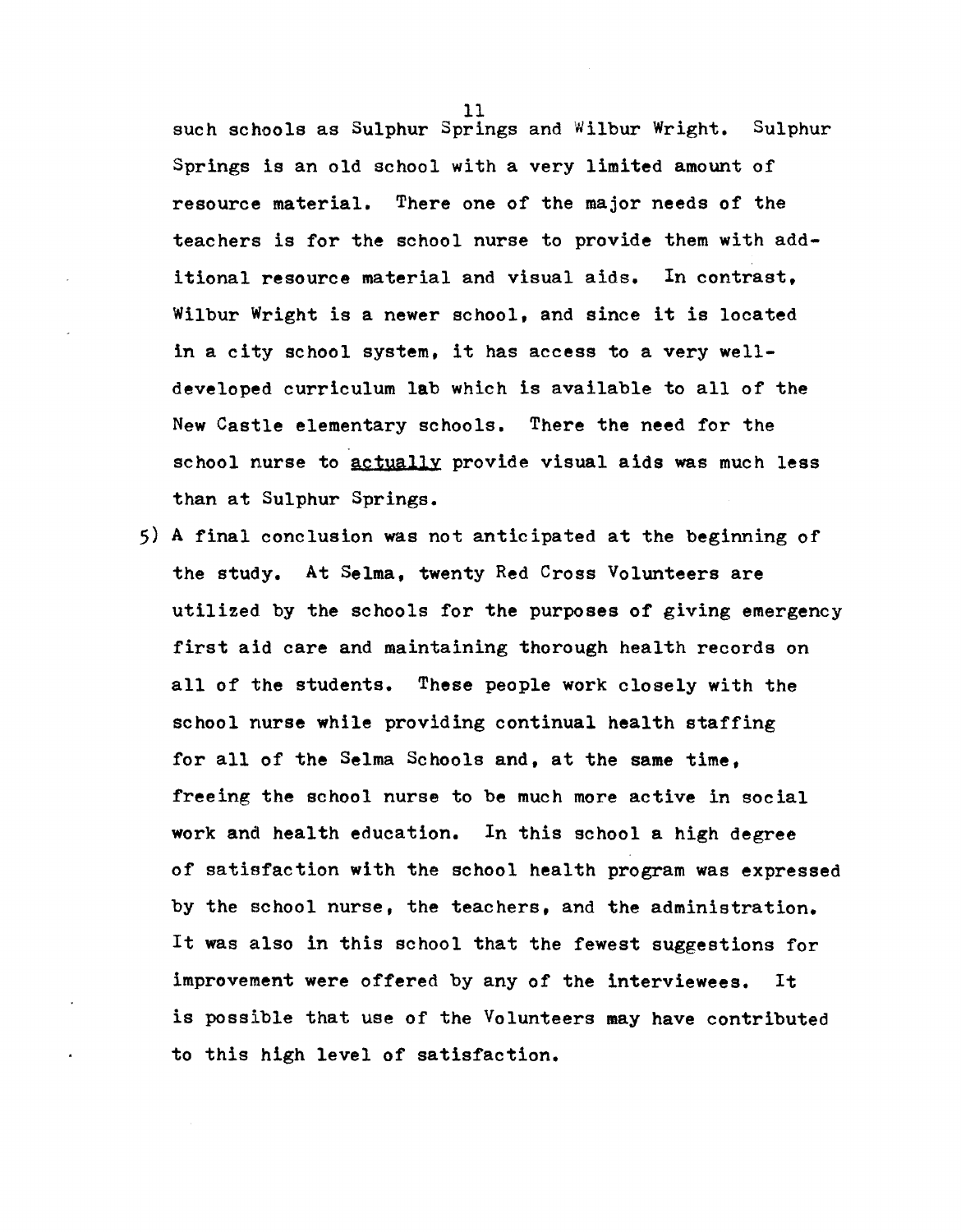#### Recommendations

On the basis of the data obtained from this study. the recommendations offered by the teachers, and some observations made by the researcher; the following suggestions are offered for making more effective use of the school nurse as a resource person for health education;

- 1) The school nurse could work with the administration in interpreting her role to them and in developing her job description. This job description should be reviewed periodically by the school nurse and by the administration together in order to keep abreast of changing needs of teachers and trends in school nursing.
- 2) The school nurse could meet with all teachers at the beginning of the year to define her role to them and to re-evaluate their needs. A periodic survey of the teachers' role perceptions and needs would probably facilitate communication between the teachers and the school nurse.
- 3) The school nurse could have recent curriculum information available for teachers. One source of such information is A Guide for Health and Safety Education which includes suggested health units for kindergarten through high school and lists desirable outcomes, content, learning experiences. resources, and a means of evaluation within each unit. This is available free by writing to the Indiana State Department of Public Instruction. Many textbook companies also provide suggested health curriculum for the various grade levels. Current school health journals would also be valuable sources of information.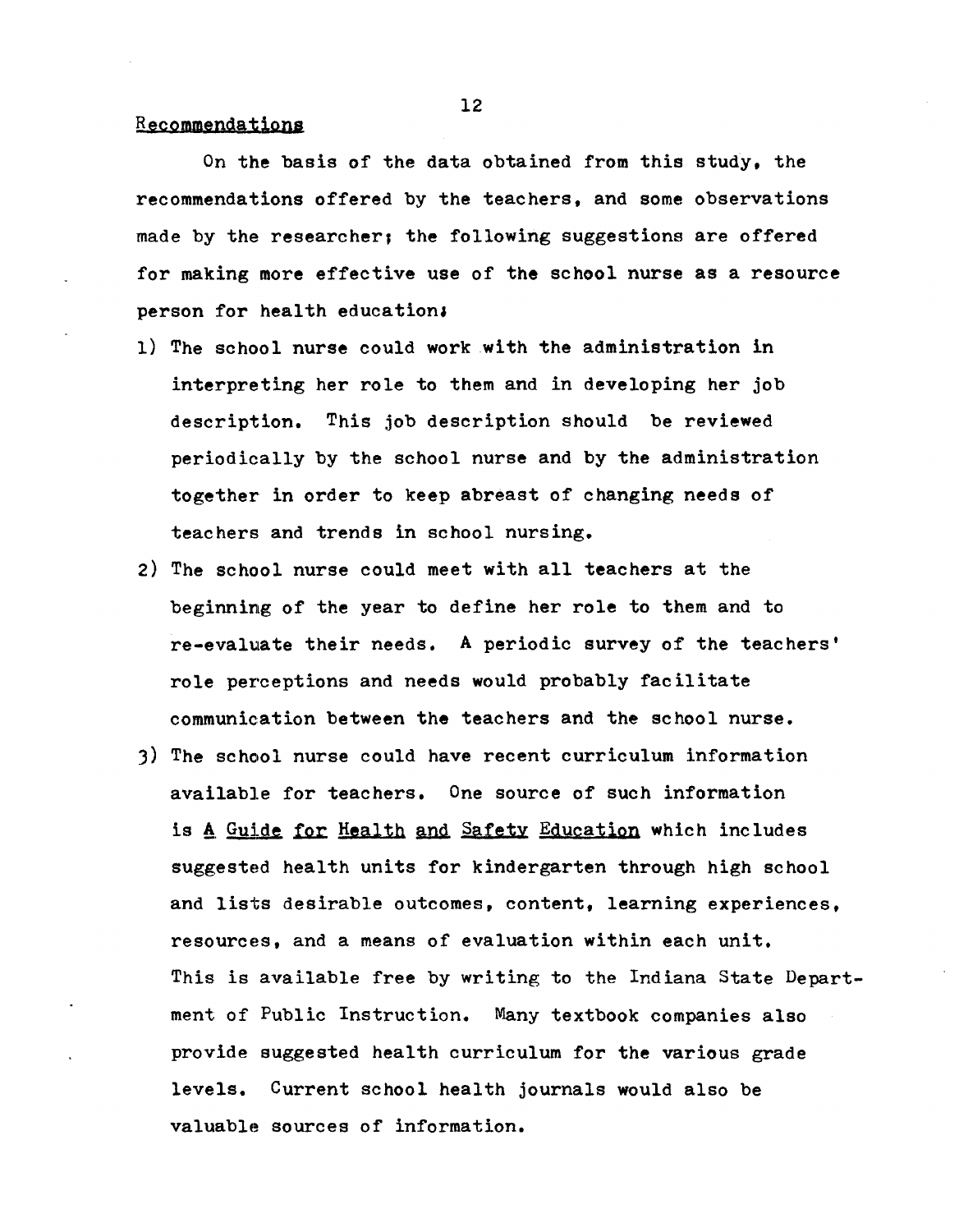- $4)$  The school nurse could have available a cross-indexing system to inform teachers regarding available speakers and where to find information or visual aids appropriate to the health unit they are teaching.
- 5) The nurse could maintain a file which would include information regarding the nature of common health problems of students and how to deal with them. These could include information on a child who has diabetes, epilepsy, rheumatic fever and others. This file could be used in the presence or absence of the school nurse.
- 6) The school nurse could investigate and encourage the use of auxilIary health personnel such as the Red Cross Volunteers which would increase community involvement in the school health program without increasing the cost of health care to the school.
- 7) A final recommendation, which could be carried out by the school nurse or another interested person, is for further investigation of the usefulness of the school nurse as a resource person. By utilizing the information presented in this study, it would be interesting to devise a written, multiple choice survey designed to determine the use of the school nurse as a resource person on a much larger scale than was possible for this study.

All of the above recommendations have been made with the understanding that the school nurse is usually unable to be in only one school at all times even though this might be the ideal situation. All of the above recommendations are also aetions which could be undertaken by the school nurse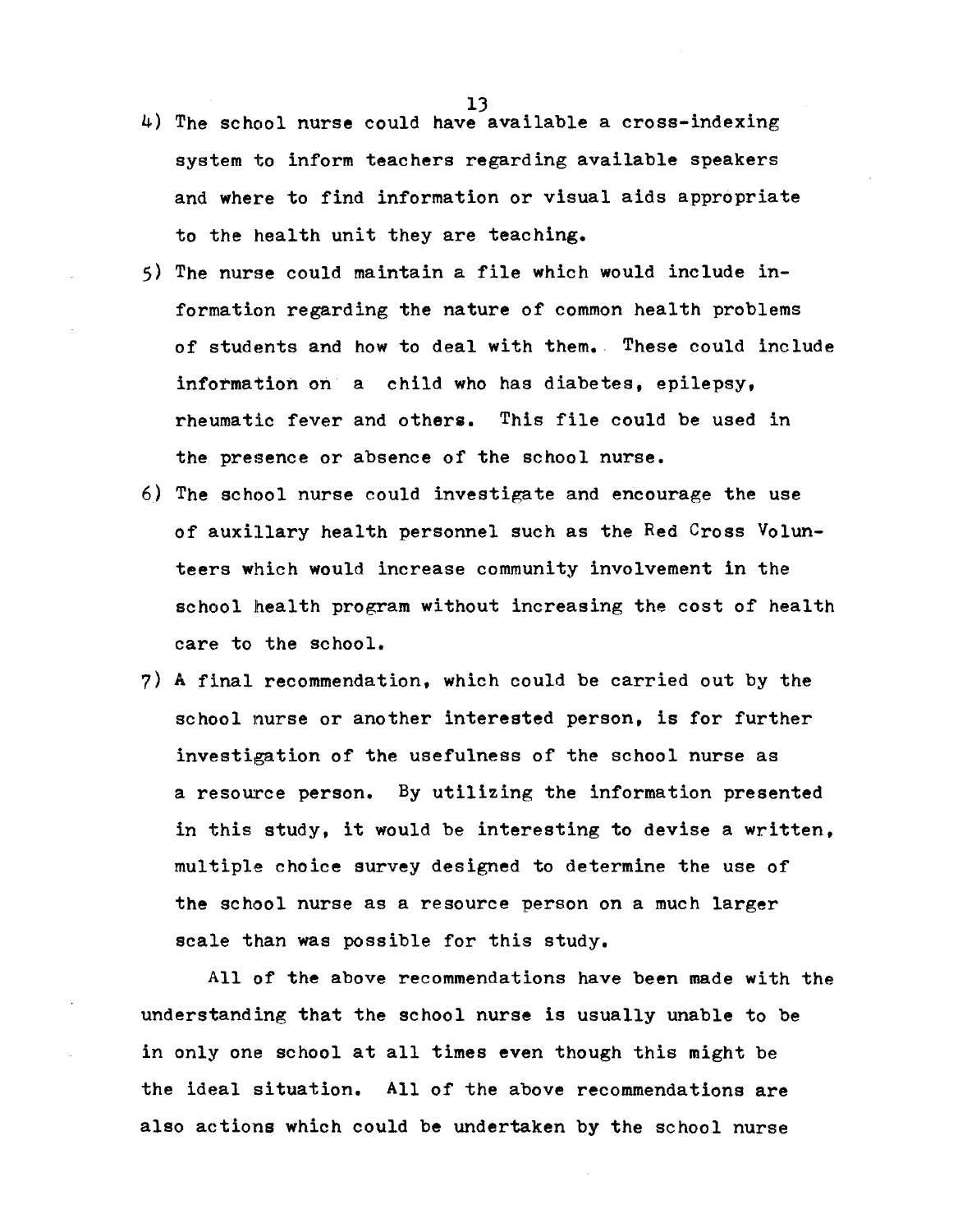without waiting for major administrative changes, and without greatly increasing the amount of time she is required to spend at each school. It is believed that the utilization of any or all of the above suggestions could serve to upgrade the effectiveness of the school nurse and could help her to better fulfill one of her major roles--"to contribute to the personal health care and health education of the school population.  $10$ 

10Freeman, Community Health, p. ).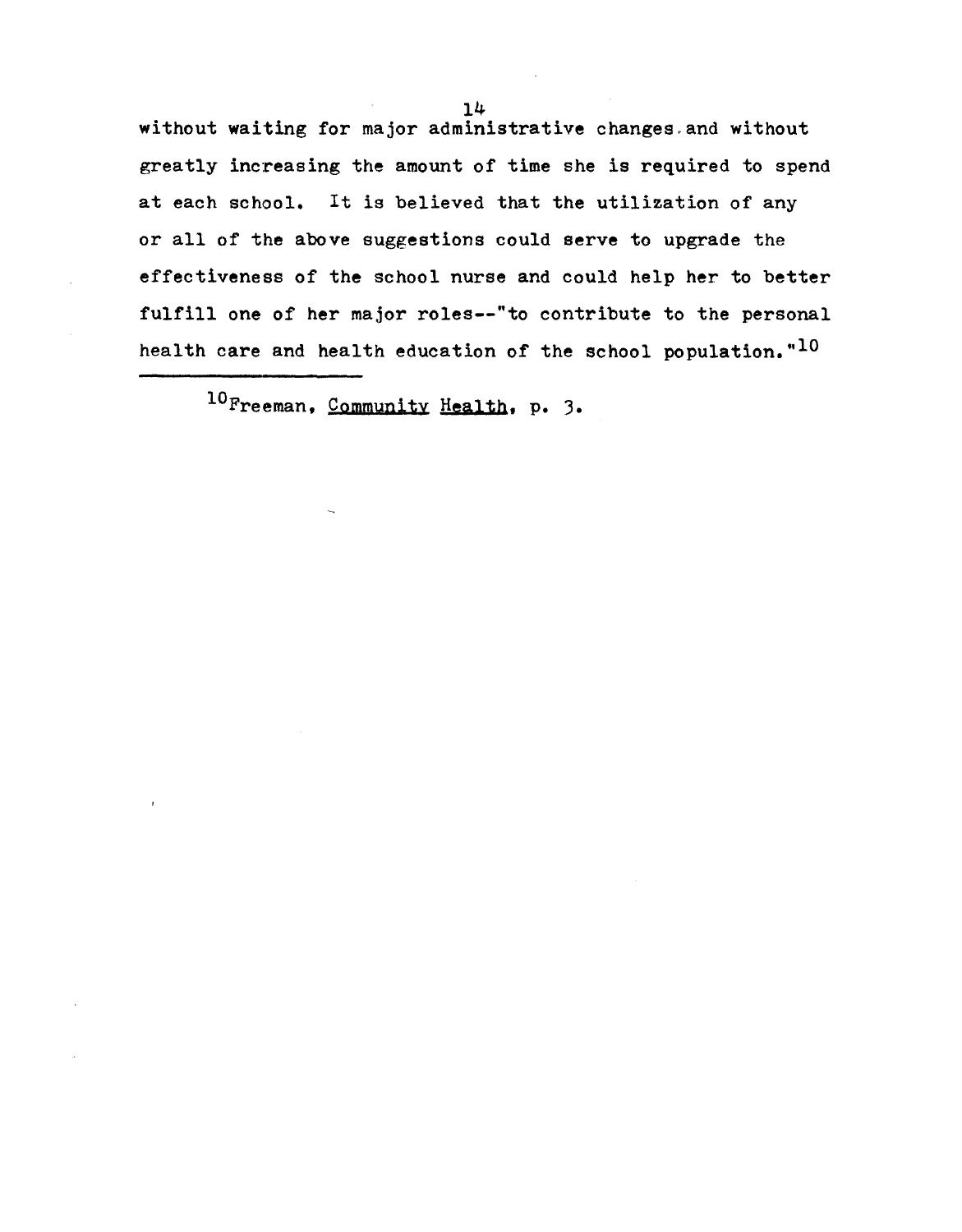#### APPENDIX

In the following section the schools are listed in the order in which they were interviewed. Within each school system are summarized the attitudes as expressed by the teachers, the principal, and the school nurse in response to the various questions.

# Sulphur Springs

Teachers

- a) Role of the school nurse.--To be a medical counselor for illnesses which occur at school; to give first aid, to do various health screening programs such as vision screening, and dental screening; to provide emergency procedure cards (giving the student's doctor and a number to call in case of an accident), to encourage outdoor play at recess, to show films on sex education, and to inform them on special health problems of the children.
- b) Use of the school nurse as a resource.--Two teachers stated they had never thought of using her as a resource for teaching and never had used her; however, they did use her to examine sick children. One teacher did not teach health and therefore did not use the school nurse as a resource except for the care of sick children. Four teachers used the school nurse to varying degrees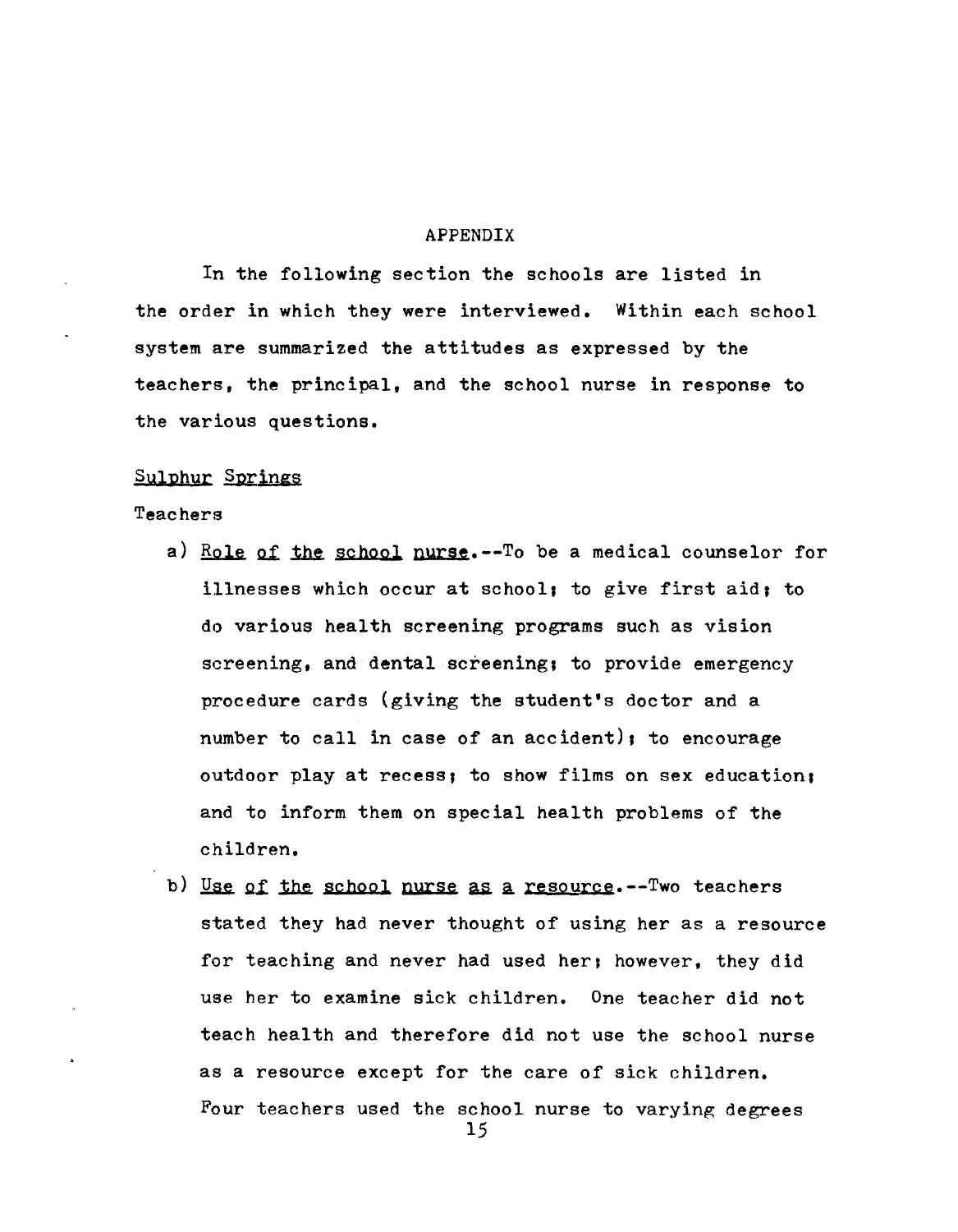on a one-to-one basis especially with sex education.

c) How the school nurse could be a more effective resource.--By being there more often; by arranging for speakers on various health topics, by talking to the classes more herself; by providing visual aids, models, movies, posters, books, filmstrips, flannelboard sets, and mobiles; and by providing current reference material in various health units taught.

#### Principal

- a) Role of the school nurse.  $-T_0$  give first aid when available; to do health screening (kindergarten pre-school round-up and checking to be sure students have proper immunizations), to relate health problems to parents.
- b) Use of the school nurse as a resource.--Mainly an authority figure for teachers when she speaks in the classroom, not only a resource but a teacher.
- c) How the school nurse could be a more effective resource.--By having more time in the school; and by talking to teachers and classes.

# School Nurse

- a) Role of the school nurse.  $-0$  be a resource person for person-to-person contact; to help with programs on drugs. cigarettes, and personal hygiene; to do dental, heart, and vision checks; to give talks about health in class; to give first aid; and to care for four schools.
- b) Use of the school nurse as a resource.--One-to-one contact initiated by the teacher.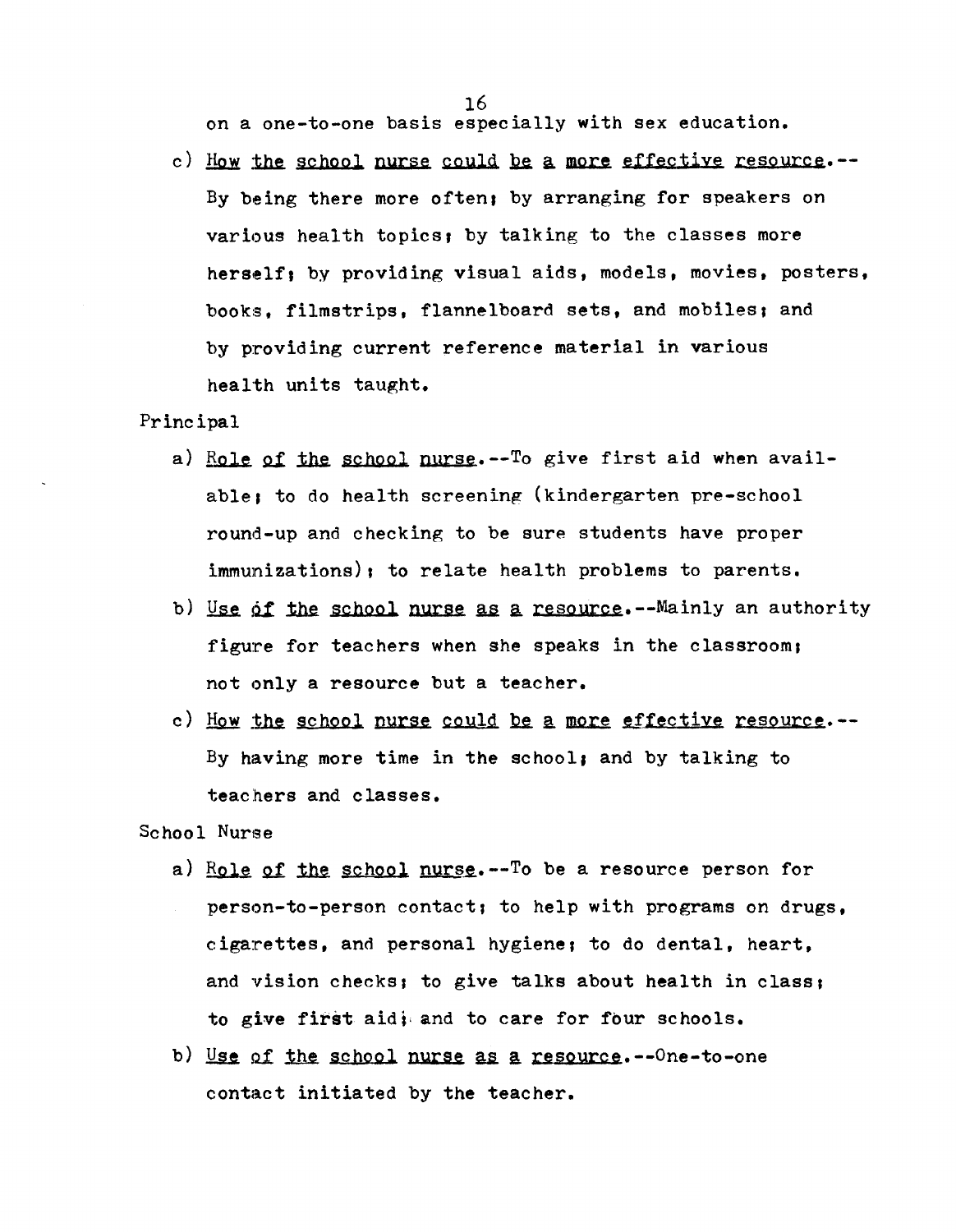c) How the school nurse could be a more effective resource.--By having a nurse in each building; by having health records on each child.

# Wilbur Wright

#### Teachers

- a) Role of the school nurse.--To do emergency care; to do health screening (check heads for lice and weigh and measure children); to be a medical counselor; to do a puppet show on dental health; to make home visits; to be a truant officer, to take care of free lunches; and to help teachers deal with children's emotional problems.
- b) Use of the school nurse as a resource.--One-to-one basis initiated by teacher except for explaining her role to new teachers at the beginning of the school year--used mainly for special health problems.
- c) How the school nurse could be a more effective resource.--By having more time in the school; by having resource information for a teacher who has a child with a special health problem such as epilepsy, diabetes, heart problems, or asthma, by having a drug book to help identify the children's drugs; by having a cross-reference for resource material and where it is available, by being on health curriculum adoption committees, and by having a room where she could work with the children on a medical level or do small group instruction.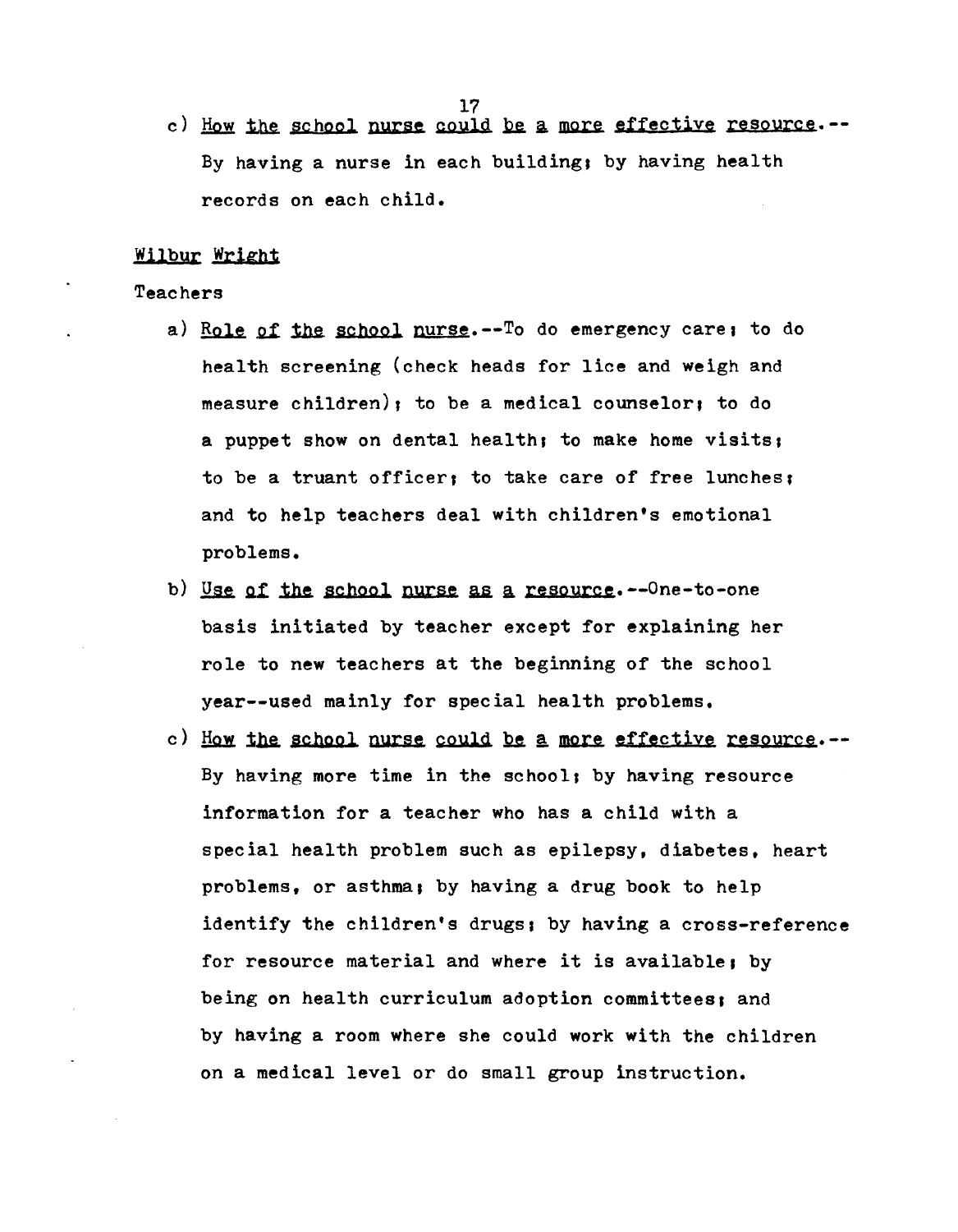Principal

- a) Role of the school nurse.--To care for minor accidents and injuries: to maintain health records; to confer with the classroom teacher about health problems; to make home visits; to be a truant officer; and to be in charge of nursing service.
- b) Use of the school nurse as a resource.--No real role in education now--more hit and miss.
- c) How the school nurse could be a more effective resource.--By being in the school full time; and by going into the classroom more if she were here.

School Nurse

- a) Role of the school nurse.--To do routine screening, to care for three elementary schools, to be a truant officer; to be a social worker for the school; to promote the physical and mental welfare of the child, to help the child to accept his homelife; to take care of the free food lunch program, to do counseling on minor problems, to meet new teachers at the beginning of the year and explain the program, to follow up on teacher health; to show films on sex education; and first aid which is at the bottom of the duties.
- b) Use of the school nurse as a resource.--Mainly on a one-to-one basis for teachers with health problems especially in the areas of dental care and personal hygiene, seldom on adoption committees, do some actual in-class teaching.
- c) How the school nurse could be a more effective resource.--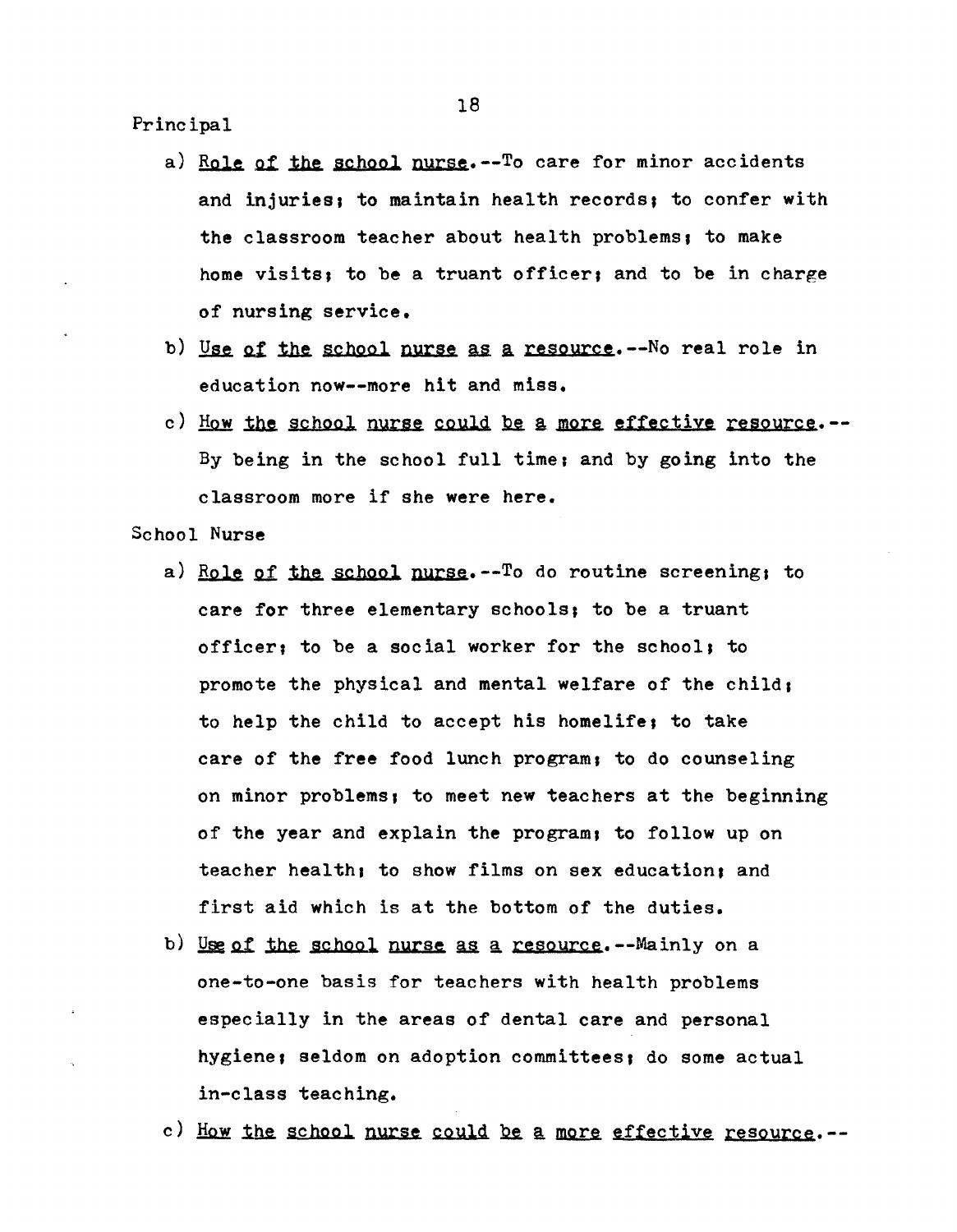## Likes role as it is.

#### Selma

Teachers

- a) Role of the school nurse.--To give emergency care; to do health counseling; to carry out a motor control program for kindergarten, to work with special programs such as dental health, sex education, and eye and ear testing; to maintain health records; to work in the classroom as a resource, to help the children to achieve good mental health, to help with understanding of students' handicaps, and to coordinate the Red Cross: Volunteer program.
- b) Use of the school nurse as a resource.--Two teachers stated they had not asked the school nurse for help as a resource since they had not thought of it. One teacher stated that she had individual conferences with the school nurse as a resource about once per week. Three teachers indicated they used the school nurse as a resource occasionally on a one-to-one basis.
- c) How the school nurse could be a more effective resource.--By being there every day, by being in the classroom more often as a resource, and by planning for extra people to come in and talk.

#### Principal

a) Role of the school nurse.--To give emergency care, to coordinate the work of the Red Cross Volunteers, to supervise health checks, and to be finally responsible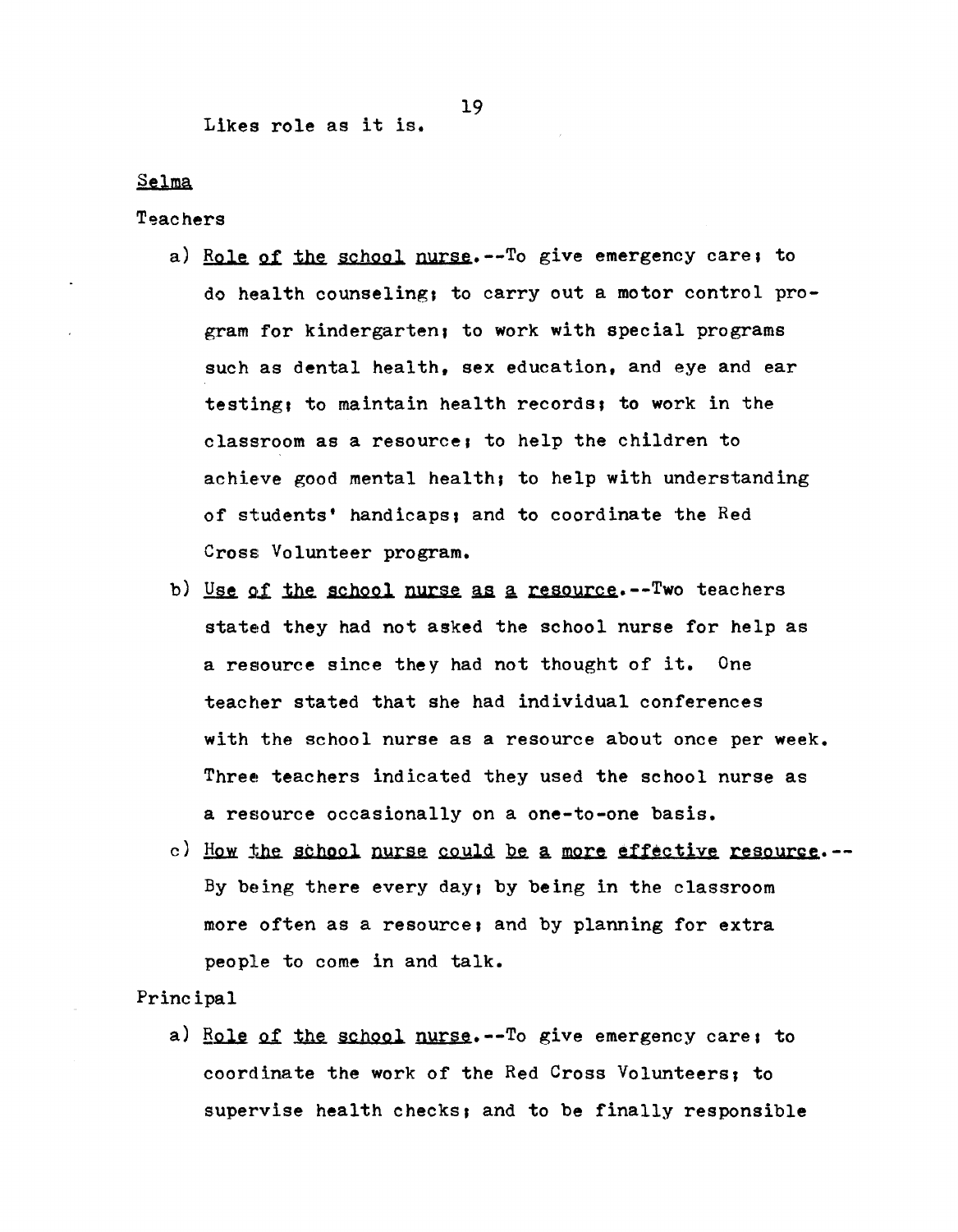20

for maintenance of health records.

- b) Use of the school nurse as a resource.--Teachers initiate the one-to-one contact.
- c) How the school nurse could be a more effective resource.--Feels that the school nurse is effective as she is now. School Nurse
	- a) Role of the school nurse.--To give health care to two elementary schools, one middle school, and a high schoo11 to do screening programs; to talk to classes about health; to be a medical counselor, to be a social worker. to be a truant officer; to serve as a liason between parents and administration, to work with the migrant program; to maintain accurate health records on all students; and to provide coloring books, films, and plays on health topics for teachers to use.
	- b) Use of the school nurse as a resource.--Used more at the high school level as a resource than at the elementary level, one-to-one basis on the initiation of the teachers.
	- c) How the school nurse could be a more effective resource.--Feels she is effective in her role.

## **Garfield**

#### Teachers

a) Role of the school nurse.--To give first aid care; to help with special health programs such as weight watchers, sex education, grooming, and cleanliness; to inform teachers of children's special health problems, to serve as a social worker especially for needy children;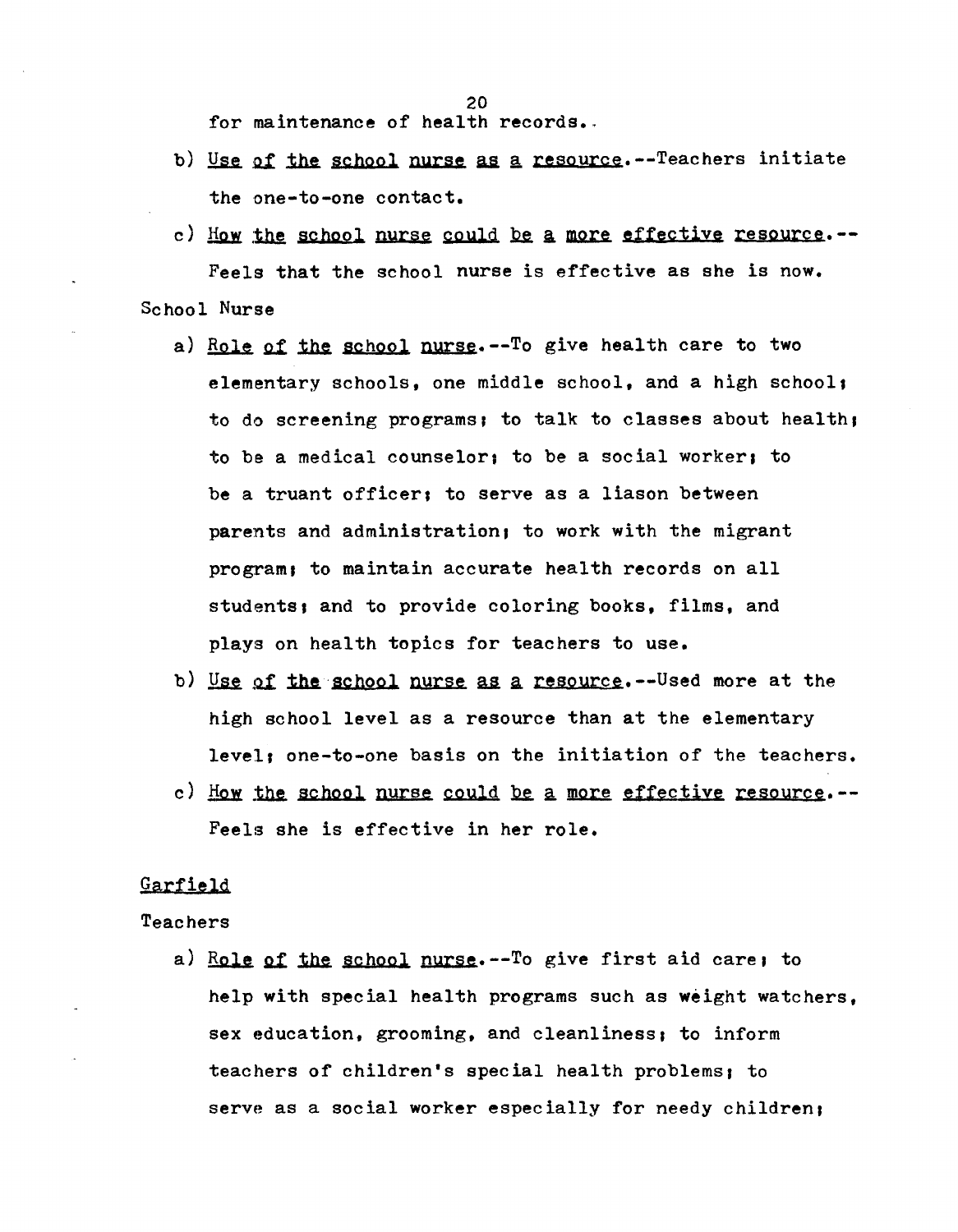to make home visits, to give health counseling. to keep first aid supplies stocked, and to take sick children home.

- b) Use of the school nurse as a resource.--One-to-one basis usually initiated by the teacher.
- c) How the school nurse could be a more effective resource.--By having her there more often, by having a list of available speakers on health, by ordering models for the school, by being on the health book adoption committee, and by giving seminars, demonstrations, and teaching simple life saving techniques.
- Principal (Principal did not appear for the scheduled appointment--ta1ked to the vice principal who is also the sixth grade teacher)
	- a) Role of the school nurse.--To give first aid care; to do routine screening, to help with sex-education and grooming; to be a social worker for the school; to make home visits, and to be a truant officer.
	- b) Use of the school nurse as a resource.  $-0$ ne-to-one basis with the teacher initiating the contact.
	- c) How the school nurse could be a more effective resource.--By having group seminars and demonstrations, and by serving on the health adoption committees.

School Nurse

 $\ddot{\phantom{a}}$ 

a) Role of the school nurse.--To care for three elementary schools; to do routine screening; to participate in special programs such as tooth fluoridation, and sex education; to be a resource person for teachers; to serve as a soeial worker, to make home visits, to give talks in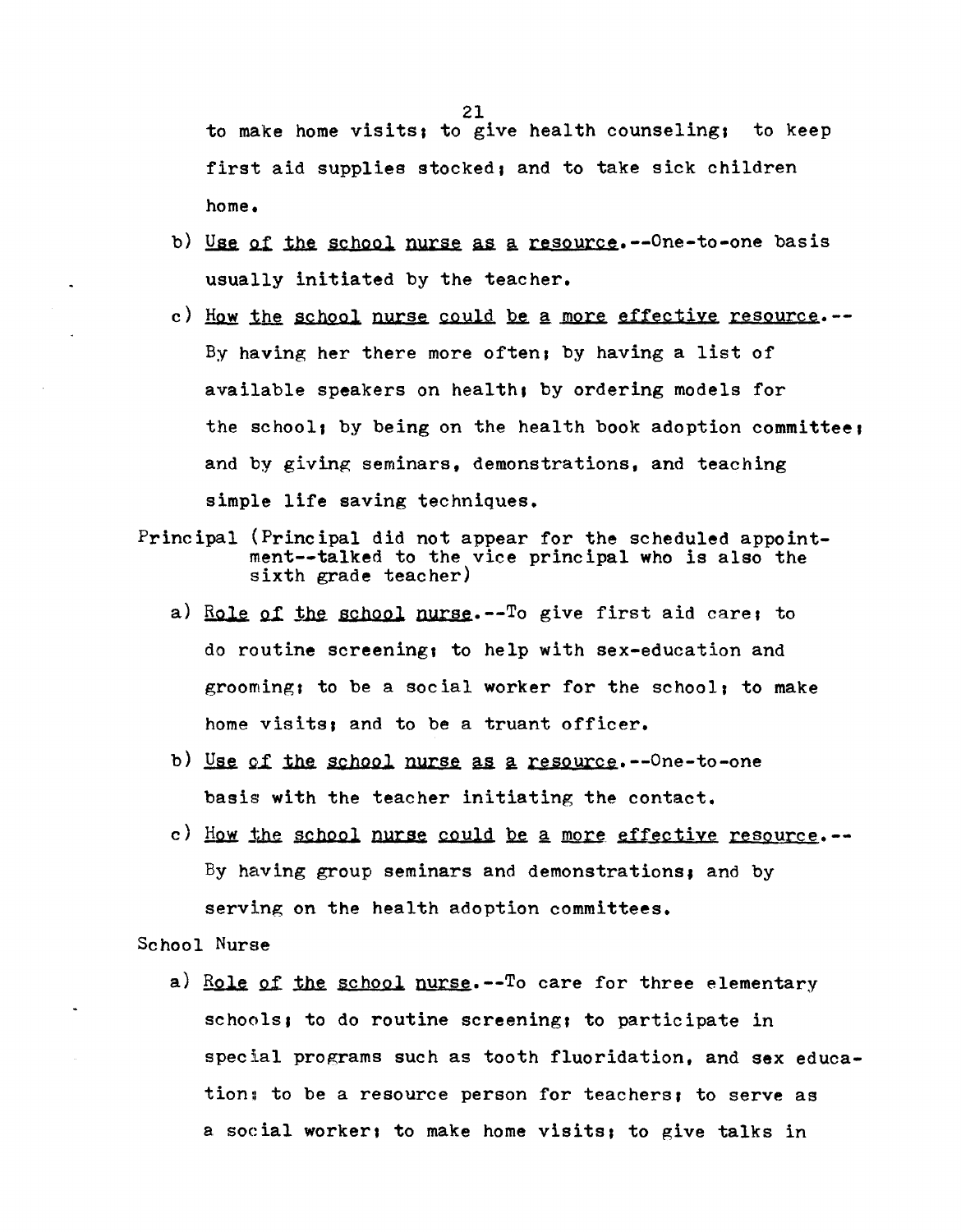class; and to keep record of children's immunizations.

- b) Use of the school nurse as a resource.--Mainly on a oneto-one basis initiated by the teachers especially in the areas of nutrition. venereal disease, sex education, drugs, and smoking.
- c) How the school nurse could be a more effective resource.--By being in only one school; and by having more modern facilities.